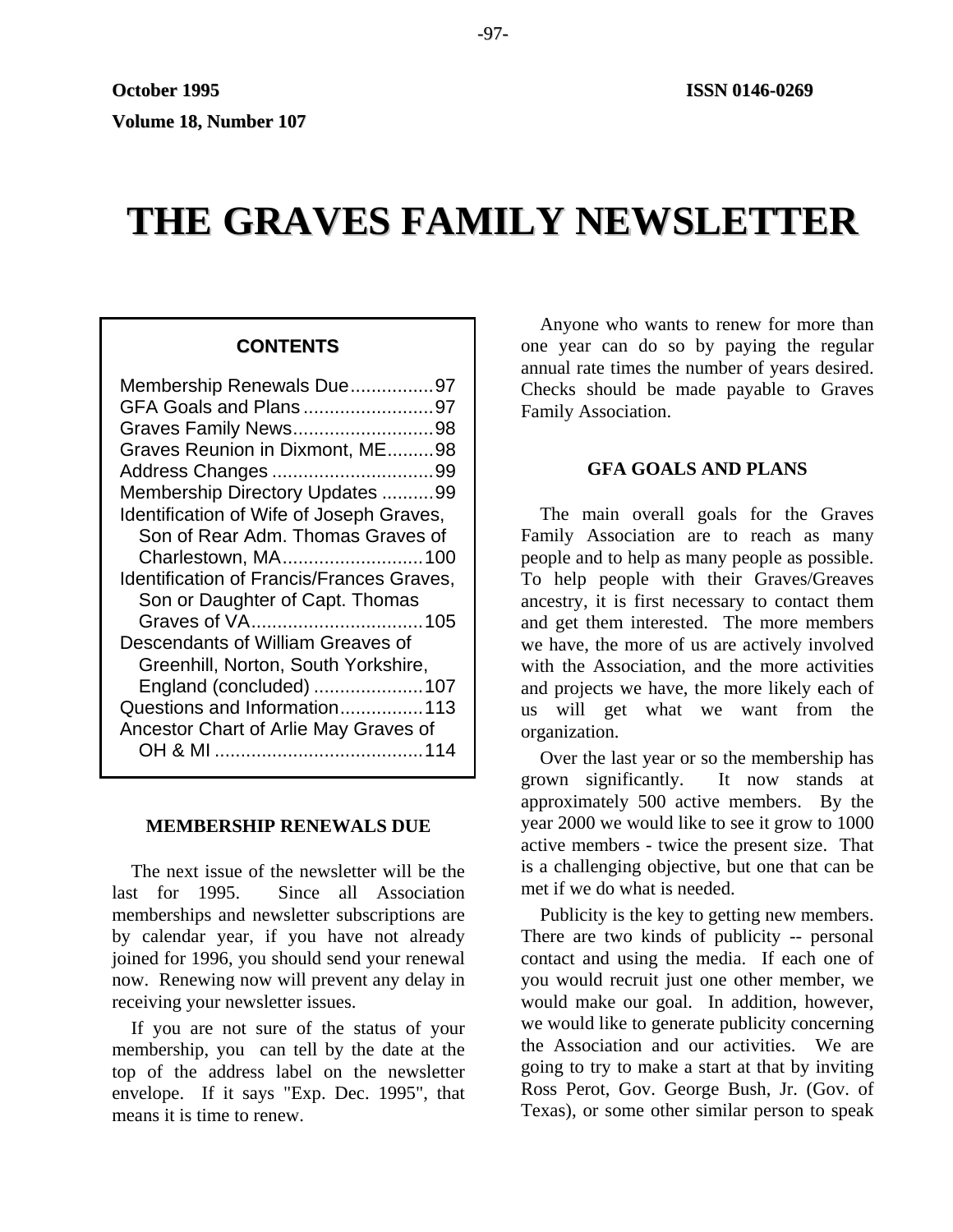at our national reunion in Dallas next year (perhaps on the subject of family values and the benefits of learning about our family history).

**We would very much appreciate hearing from any of you who have experience in the field of publicity and promotion.** Wouldn't it be nice to have a story about the Graves family and the Association in *Newsweek*, *The Wall Street Journal*, or *USA Today*!!

In order to best meet the needs of our members, we also need to improve our ability to help each other. One way to do that is to do searches, gather information, and make this information more readily available to members. Projects that need to be done include extraction and compilation of all records relating to the Graves/Greaves name from: census records, wills and probate records, town vital records, land deeds, Revolutionary War service records and pension records, the IGI and Ancestral File, and any other pertinent sources. This should be done not only in the U.S., but also in Canada, the British Isles, and perhaps

| <b>Memberships:</b>                                 |                |  |
|-----------------------------------------------------|----------------|--|
| Regular (U.S. & Canada)                             | \$20/year      |  |
| <b>Other countries (air mail)</b>                   | \$30/year      |  |
| Sustaining                                          | \$40/year      |  |
| Life (age 62 and older)                             | \$600 one time |  |
| Foreign memberships must be paid by money           |                |  |
| order in U.S. dollars. All back issues (1976-       |                |  |
| present) are available at current price.            |                |  |
|                                                     |                |  |
| Newsletter only available to individuals as part of |                |  |
| <b>Graves Family Association membership.</b>        |                |  |
| <b>Published by:</b>                                |                |  |
| THE GRAVES FAMILY ASSOCIATION                       |                |  |
| 261 South St., Wrentham, MA 02093                   |                |  |
|                                                     |                |  |
| <b>Newsletter Editor: Kenneth Vance Graves</b>      |                |  |
| $(508)384 - 8084$                                   |                |  |
| Internet: kgraves239@aol.com                        |                |  |
|                                                     |                |  |
| Treasurer: Elaine Tobias, Overland Park, KS         |                |  |
| Director, On-line Computer Help: H. W. ("Bud")      |                |  |
| Graves, Veradale, WA                                |                |  |
| Internet:dfrh81a@prodigy.com                        |                |  |
|                                                     |                |  |

elsewhere. We need people to coordinate these projects! **Any volunteers?**

Another way to both publicize the Association and to provide new services to Graves descendants is to establish a "home page" on the Internet, and also to set up a bulletin board service to enable people to dial up and exchange messages/questions and also access databases such as those discussed in the previous paragraph, as well as indexes of the newsletter, etc. Is anyone interested in being involved in setting this up?

If each of us helps, this will be the best family society in the world, and there will be things that are helpful and interesting for all of us.

# **GRAVES FAMILY NEWS**

Mrs. William L. Graves, 1421 College St., Columbus, MS 39701-5904, sent us the sad news that her husband died on July 28, 1995. He was descended from JAMES GRAVES and Mary Copeland of VA & GA. The following notice appeared in the *Memphis Commercial Appeal*, Monday, July 31, 1995.

"Dr. William L. Graves Jr., former Tennessee education official and longtime music educator, died of renal failure Friday at Baptist Memorial Hospital-Golden Triangle. He was 79....

Dr. Graves taught music for 18 years in public schools in Missouri, Iowa and Mississippi. A 1933 graduate of Nevada (Mo.) High School, he received an associate degree from Graceland College in 1936, his bachelor's in education from Northwest Missouri State University in 1945, his master's degree in music education from Drake University in 1948, and his doctorate in education from the University of Colorado in 1963.

He was on the faculty of Graceland College from 1946 to 1953. He was supervisor of instruction of music and art at the Tennessee Dept. of Education from 1961 to 1964, and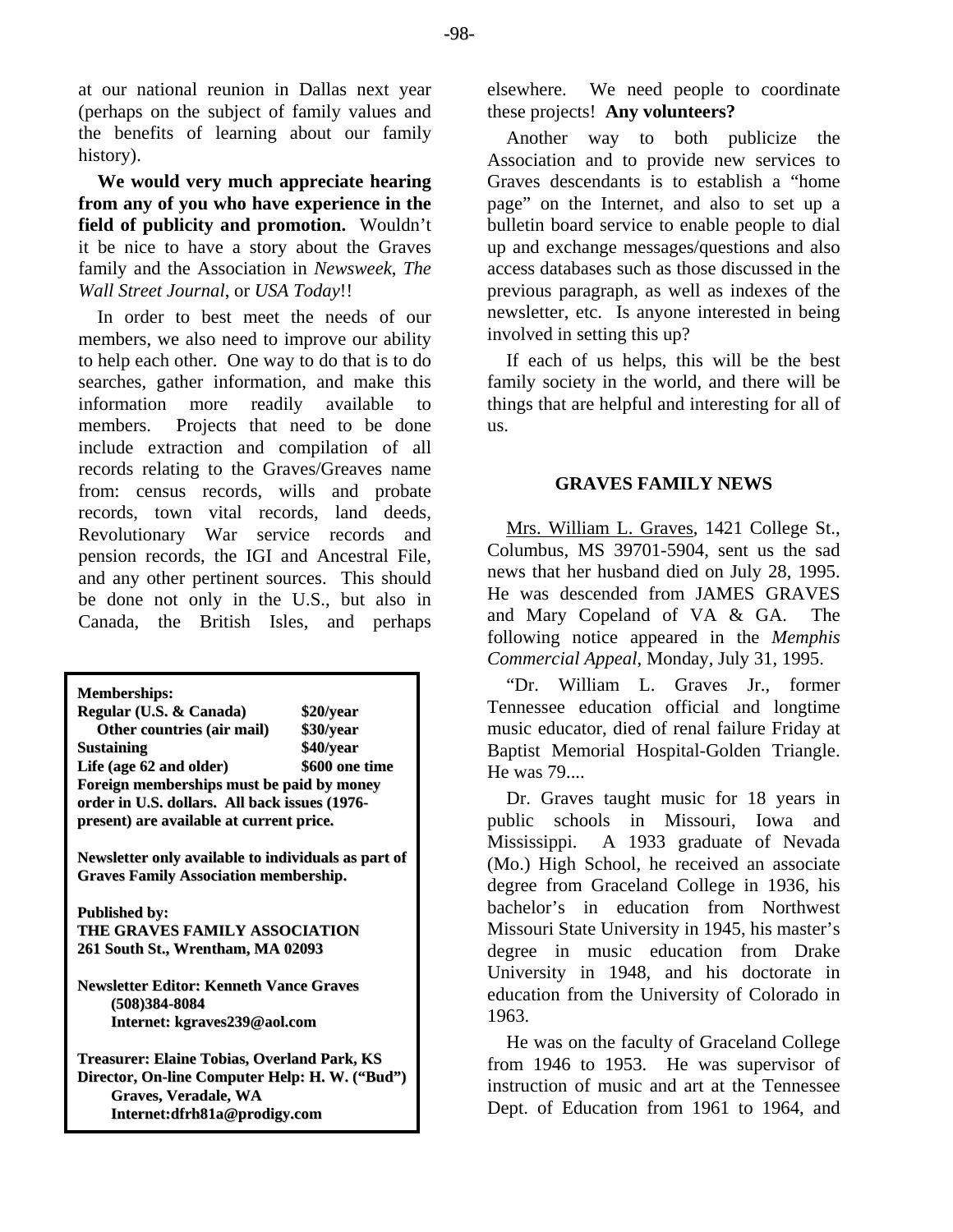Dr. Graves became the first recipient of the Mississippi Music Educator of the Year Award in 1992. He was a member of the board of directors of the Mississippi Music Educators Association for 22 years, serving as president from 1960 to 1961 and from 1978 to 1980. He was editor of Mississippi Notes for nine years.

An elder in the Reorganized Church of Jesus Christ of Latter-day Saints, he attended the branch in Jackson and had directed its string orchestra program and was its assistant choir director in Des Moines.

He was a former member of the Lamoni-Graceland Orchestra, Drake-Des Moines Symphony, Independence (Mo.) Symphony and Mississippi State University-Starkville Symphony. He was founder of the Mississippi University for Women-Columbus Symphony, which he conducted for 20 years.

Dr. Graves was a member of Phi Delta Kappa, Lambda Delta Sigma, and the American Society of Composers, Authors and Publishers. He has been listed in Who's Who in the South and Southwest, the International Who's Who in Music and Outstanding Educators in America.

Dr. Graves, the husband of Kathlyn Cato Graves, also leaves a daughter, Pamella Daniel of Vicksburg; a son, William L. Graves of Anchorage, Alaska; two brothers, Paul Gordon Graves of Arvada, Colo., and Thomas Arthur Graves of Edgewood, N.M., and five grandchildren..."

Mrs. Bruce F. Macrae (Laura Belle), 306 Surrey Rd., Savannah, GA 31410-4407, sent the following newspaper article about a cousin, **John Lawrence Graves**, son of Francis Madison Graves of Madison Co., VA, descended from Capt. Thomas Graves of VA. The article appeared in *The Madison County Eagle*, Madison, VA, Thurs., Aug. 17, 1995.

"Graves takes over as head of Texoil

John L. Graves was elected president and chief operating officer of Texoil, Inc. at the annual meeting of the company's board of directors.

Graves is the son of Dr. F. M. (Matt) Graves, Jr., DVM, of Madison and Mrs. Katie L. Graves of Windsor. He was a 1975 graduate of MCHS and received a BA in history and political science (double major) from Texas A&M University in 1980.

He began his career in the oil industry as a roughneck on drilling rigs in South Louisiana prior to joining Texoil as a field landman in 1981. He was named vice president/land in 1987, and executive vice president in 1992. He has served on the board of directors of the company since that time.

Graves is a member of the American Petroleum Institute, the American Association of Professional Landmen, the Association of International Petroleum Negotiators, and the Institute of the Amerigas, and has served on the board of directors of the Texas-Argentine Chamber of Commerce.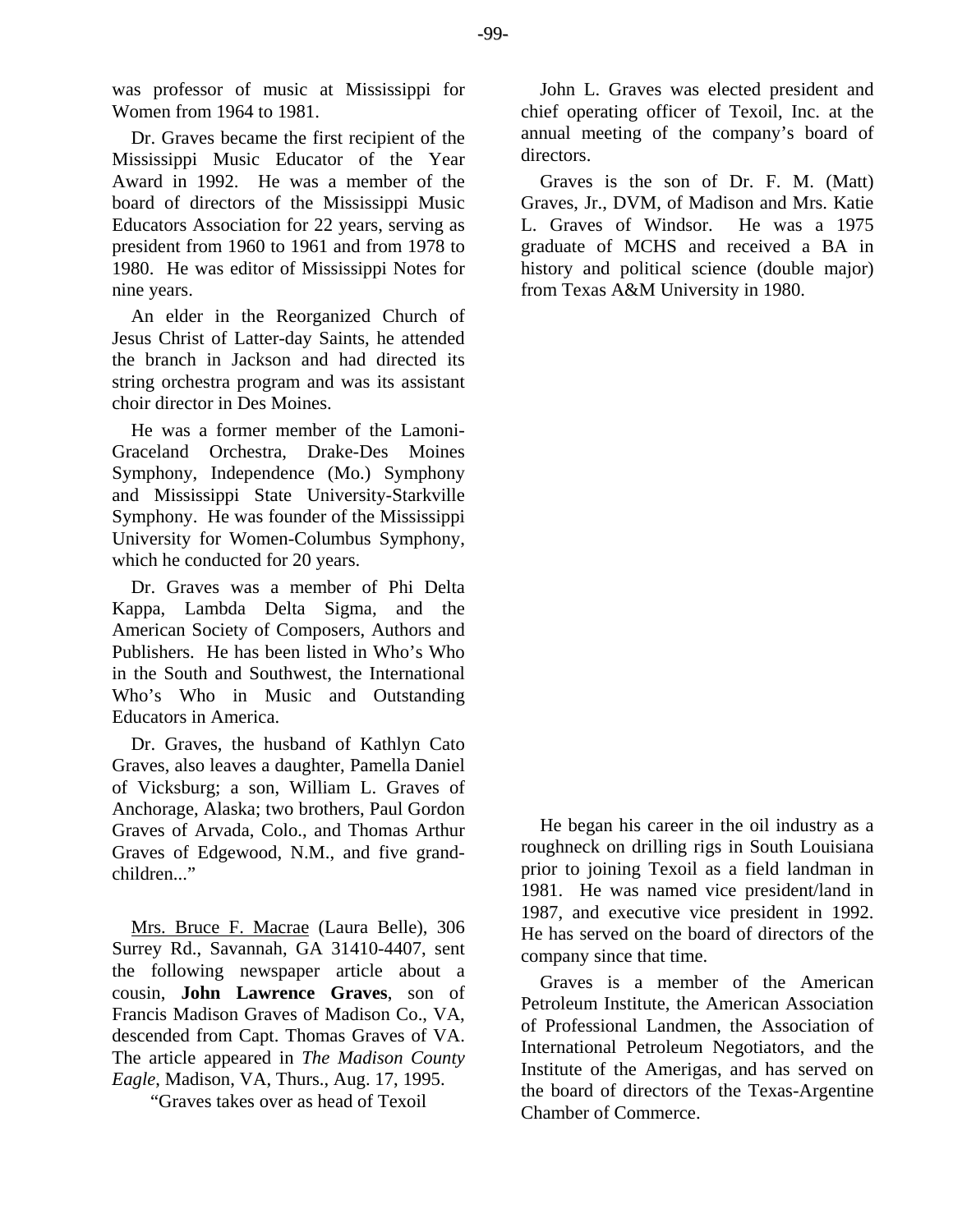He resides in Houston with his wife, Lynn, and their children, Faison and Ashby.

Texoil, Inc. is an independent oil and gas exploration and production company with operations concentrated in coastal Louisiana. Texoil's common stock trades in the NASDAQ Small Cap Market under the symbol TXLI...."

## **GRAVES REUNION IN DIXMONT, MAINE**

The fourth annual Graves family reunion was held Friday, Aug. 11 through Sunday, Aug. 13, 1995 at the Dixmont Snowmobile Club in Dixmont, ME.

This family is descended from Joseph Graves (or possibly his brother Samuel) who married Rebecca D. Young, lived in Topsham, Bangor and Wayne, ME, and was descended from SAMUEL GRAVES of Lynn, MA as follows: Samuel<sup>1</sup>, Mark<sup>2</sup>, Abraham<sup>3</sup>, William<sup>4</sup>, Joseph<sup>5</sup>, Joseph<sup>6</sup> (#330 on p. 47 of the Samuel Graves book). This family was discussed on pp. 51-52, 1995 GFNL.

Many of the family members brought their campers or set up tents at the club and stayed the weekend. The club is on a dirt road just a short distance off Rt. 7 and is ideal for the reunion, with a large meeting area and kitchen in the clubhouse, and plenty of room outside for camping, games, etc.

On Saturday morning at the business meeting, it was decided to continue to hold the reunion annually on the 2nd Saturday of August at the same location. Marvin Graves of Carmel, ME was elected to organize the reunion again next year, and other officers and committee heads were elected.

The mid-day meal was a real treat. Turkeys cooked in cans of oil (for about 45 minutes until they float) and corn on the cob were both cooked over a wood fire in a giant homemade metal cooker. Pot luck salads, deserts and punch rounded out the menu.

After the meal an auction of donated items, most made by family members, raised more than \$400 towards reunion expenses for this year and next. Bidding was entertaining and enthusiastic.

Family members were also very interested in learning more about their ancestry and making their family tree as complete and accurate as possible.

#### **ADDRESS CHANGES**

Mrs. Thomas Edgar Graves (Sammie Gresham Graves) of Houston, TX, descended from Capt. Thomas Graves of VA, has moved into their new home at 2041 Dryden Rd., Houston, TX 77030.

#### **MEMBERSHIP DIRECTORY UPDATES**

*New Members*  ARNOLD, Mrs. Lee M. P.O. Box 778, Astoria, OR 97103 Ancestry: unknown

BREEDING, Mrs. Caroline Kay Jones 494 Hickory Hills Trail, Stone Mountain, GA 30083- 4372 Ancestry: Capt. Thomas Graves of VA, via  $John<sup>2</sup>$ , Thomas<sup>3</sup>, John<sup>4</sup>, John<sup>5</sup>, Thomas<sup>6</sup>, Anne<sup>7</sup> m(1) Richard Wait, and Thomas<sup>5</sup> m. Ann Davenport, Susanna<sup>6</sup> m. William Pettus

DIXON, Mr. David W. 4368 Millcreek, Dallas, TX 75244-6715 Ancestry: Capt. Thomas Graves of VA, via Thomas<sup>5</sup> m. Ann Davenport, Thomas<sup>6</sup>, Ann<sup>7</sup> m. John Hancock

DOLEY, Mrs. Margaret S.

120 Horseshoe Dr., Williamsburg, VA 23185-5006 Ancestry: Capt. Thomas Graves of VA, via Thomas<sup>5</sup> m. Ann Davenport, Solomon<sup>6</sup>, Sally<sup>7</sup> m. John Pennington

FREIBOTT, Mrs. Win 41 Marbella Place, Dana Point, CA 92629-4118 Ancestry: Capt. Thomas Graves of VA (probably)

GARRAPUTO, Mrs. Janet N. 315 Frost Pond Rd., Glen Head, NY 11545 Ancestry: Thomas Graves of Hartford, CT, via #1925

GIBSON, Mrs. Martha Graves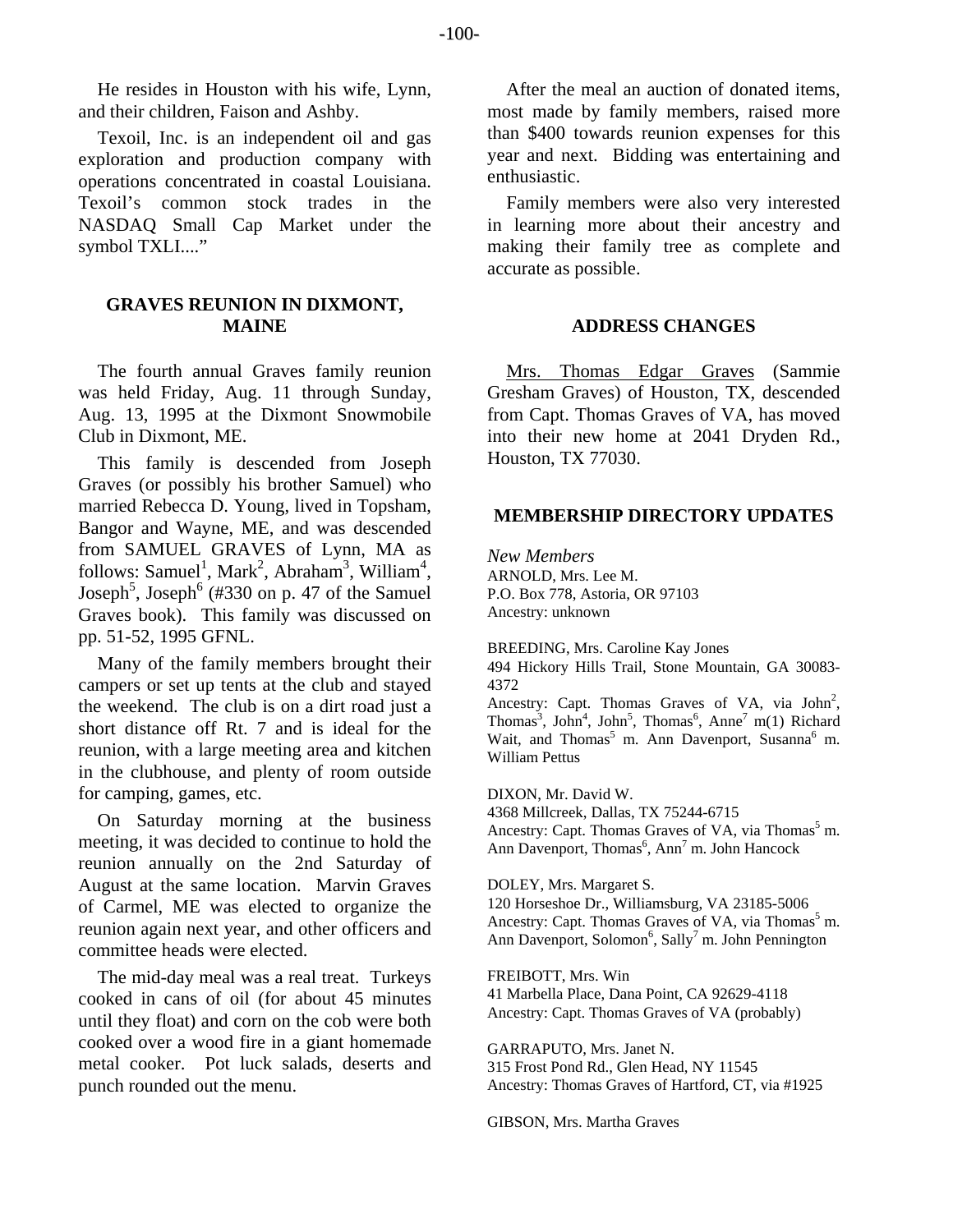2123 Braman Ave., Fort Myers, FL 33901 Ancestry: Capt. Thomas Graves of VA, via Francis<sup>2</sup>, Thomas<sup>3</sup>, John<sup>4</sup>, Isaac<sup>5</sup>, Francis<sup>6</sup>, Leonard Henry<sup>7</sup>, Charles Henry<sup>8</sup>, Robert Garnett<sup>9</sup>

GRAVES, Mrs. Louise 4565 Shriver Rd., North Canton, OH 44720-1117 Ancestry: John Graves and Sarah ------ of VA & OH

GRAVES, Mr. Richard T. 1904 Chatsworth Way, Tallahassee, FL 32308 Ancestry: Thomas Graves of NC & Maury Co., TN

GRAVES, Mr. Thomas F. 4119 Heatherglen St., Bay City, TX 77414-6929 Ancestry: Sylvester Graves and Harriet Morrison of MA & CT (probably Thomas Graves of Hartford, CT)

MALCOLM, Mr. W. David, Jr. 565 East Mountain Rd., Peterborough, NH 03458 Ancestry: Rear Adm. Thomas Graves of Charlestown, MA, via #87

MASSENGALE, Mrs. Belinda B. 412 Ashley Ave., Rayville, LA 71269 Ancestry: Capt. Thomas Graves of VA, via  $John<sup>2</sup>$ , Thomas<sup>3</sup>, John<sup>4</sup>, John<sup>5</sup>, Thomas<sup>6</sup>, Lewis<sup>7</sup>, Lewis<sup>8</sup>

MEINART, Mrs. Betti 516 Chester St., Danville, IL 61832-1549 Ancestry: Capt. Thomas Graves of VA, via Thomas<sup>2</sup>, William<sup>3</sup>, Edmund<sup>4</sup>, John<sup>5</sup>, Easom<sup>6</sup>, Beamon<sup>7</sup>, Sarah<sup>8</sup> m. Philip M. Ray

MITCHELL, Mr. David L. 35 Highland Rd., Apt. 1209, Bethel Park, PA 15102 Ancestry: John Graves of Concord, MA

RUSSELL, Mr. Charles W. 6016 Rhonda Rd., Lynchburg, VA 24502 Ancestry: Joshua Graves of MD

RUSSELL, Mrs. James M. 506 Peterson Lake Rd., Collierville, TN 38017-1843 Ancestry: Capt. Thomas Graves of VA, via Thomas<sup>5</sup> m. Ann Davenport, William<sup>6</sup>, Mary<sup>7</sup> m. Green Bouldin of Henry Co., VA

SAKAHARA, Mrs. Kaye RFD 2, Box 411, Guilford, ME 04443-9637 Ancestry: Samuel Graves of Lynn, MA, via #1385

SCHONE, Mr. Gary RR 1, Box F125, Frankfort, SD 57440-9076 Ancestry: Capt. Thomas Graves of VA, via  $John<sup>2</sup>$ , Thomas<sup>3</sup>, John<sup>4</sup>, John<sup>5</sup>, Joseph<sup>6</sup>, Nancy<sup>7</sup> m. James Coleman Goodwin

WADE, Mrs. Rowena E. 409 Tam O'Shanter Blvd., Williamsburg, VA 23185 Ancestry: unknown

WILSON-WILSON, Ms. Melzie 922 East 7th St., Jeffersonville, IN 47130 Ancestry: James Graves of Randolph Co. & Surry Co., NC

# **IDENTIFICATION OF WIFE OF JOSEPH GRAVES, SON OF REAR ADM. THOMAS GRAVES OF CHARLESTOWN, MA**

The following article was submitted by Mr. W. David Malcolm, Jr., 565 East Mountain Rd., Peterborough, NH 03458, a descendant of Rear Admiral THOMAS GRAVES of Charlestown, MA. It is about the reputed wife of Joseph Graves, listed as #8 on p. 21 of the Thomas Graves book.

He entitled it:

Mary Ross of Sudbury -- Gleason or Graves? Preliminary Report -- W. David Malcolm, Jr. 13 September 1995

According to the Middlesex County record, included in the published Sudbury, Massachusetts, Vital Records (hereinafter SVR), Mary Ross was born Dec. 25, 1656, daughter of James Ross and Mary Goodenow [SVR page 128 (M.R.)]. Incidentally, Mary Ross's birthdate is also given as 1659; since her parents were married Dec. 5, 1658 [SVR p 263 (M.R.)] after having been earlier charged with fornication, and since the next child was apparently not born until 1660, this may have been an attempt to clean up the record and "legitimize" Mary.

Some sources state that this same Mary Ross married, in 1678 (or 1673) John Gleason [*Gleason Genealogy*, *Book of Ross*, *Goodenows who Originated in Sudbury*... (and Goodenow Family Association), Torrey]. Other sources claim that this Mary Ross married, in 1678 (as his second wife) Joseph Graves [Rear Admiral Thomas Graves (and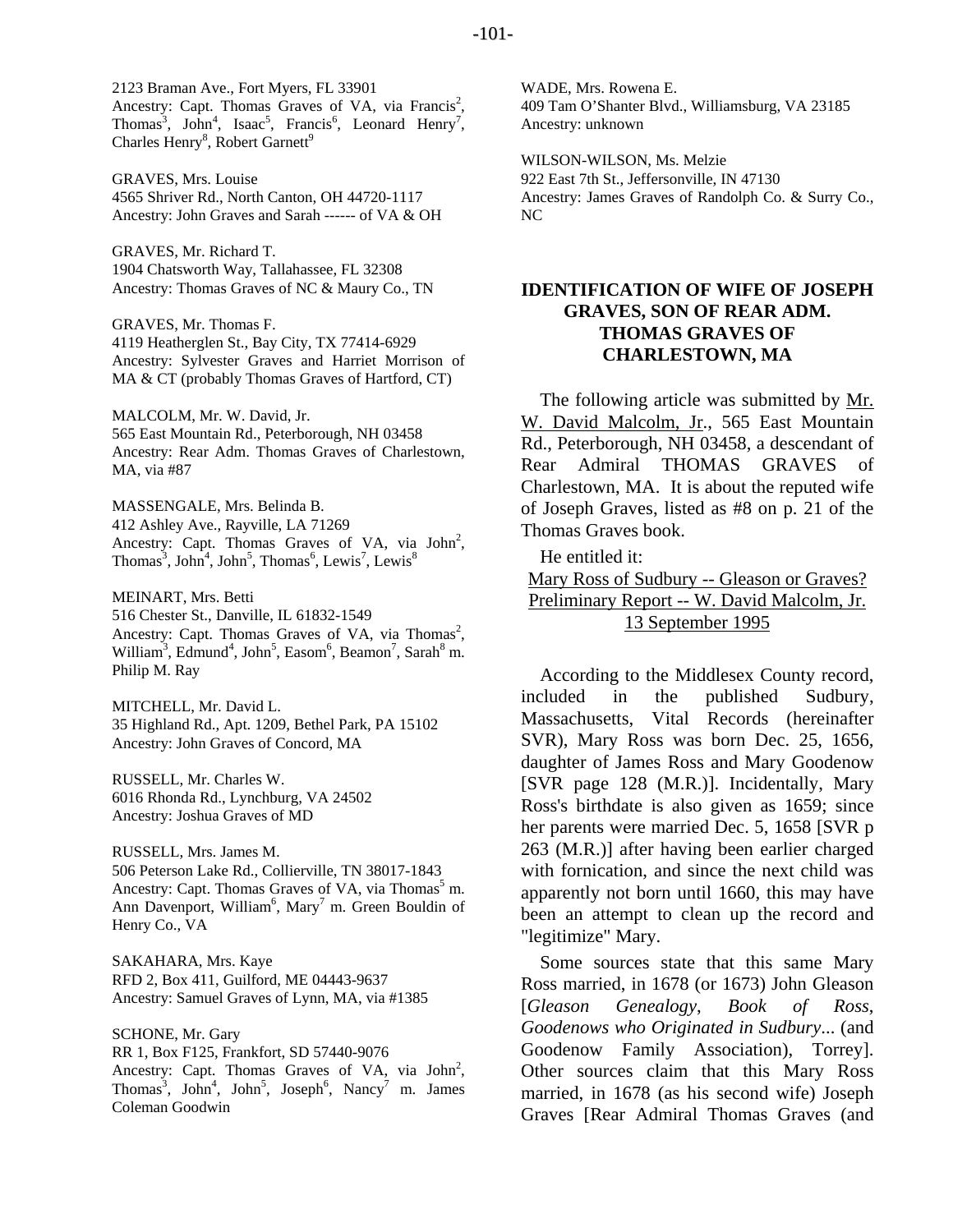Graves Family Association), Starkeys, State of Vermont, Torrey]. Recently I spent a week at the NEHGS library trying to resolve this apparent discrepancy.

Again according to SVR (M.R.), John and Mary Gleason were the parents of children born in 1681 and 1688; other sources indicate births in 1684 and 1686 as well. Also according to SVR (M.R.), Joseph and Mary Graves were parents of children born in 1680, 1681, and 1689. Since the children of both marriages were born during the same time period, and since both husbands were presumably alive during the childbearing years, it seems clear that Mary Ross did not marry these men serially.

Even though both Gleason and Graves sources claim the same birthdate and parents for Mary Ross, might there have been another Mary Ross in Sudbury during the time period in question? A search of SVR and the *Book of Ross* produced no such results, with but one exception: Mary Goodenough who, as the wife of James Ross would have been known as Mary Ross. However, this Mary Ross had her last (known) child Daniel with James Ross Oct. 28, 1681 [SVR page 127 (M.R.)], at the age of 41. She presumably remained married to James Ross until his death on Sept. 18, 1690 [SVR page 324 (M.R.)], following which she signed as "Mary Ross widd" [*Book of Ross* volume 2 page 2497]. While obviously not the Mary Ross for whom we are searching, her presence in Sudbury during the same time period may have been cause for some confusion.

Thus it would seem that the Mary Ross born in 1656 was the wife of either John Gleason or of Joseph Graves; the next step would be to try to determine which. During my week at the NEHGS library, I attempted to find as many sources as possible which would help to make this choice. These, together with my comments, are presented below.

Under Sudbury Marriages in SVR is "GLEISON..., Jo[h]n and May Ross Jan. 15 1678." [SVR paqe 200 (M.R.)]. Of course, "May" could be a misspelling of "Mary", or a transcription error. In Random Notes from Part II of Sumner C Powell's Copy of Sudbury, Mass., Records we find: "...widow Mary Gleason, a daughter of James Ross (and widow of John Gleason), mentioned as see order 17 Dec. 1689." [Register 113/77]. In the Gleason Genealogy, published in 1909: "4. JOHN GLEASON...d. Sudbury, Mass., in 1689; m. in Sudbury, Mass., Jan. 10, 1673, Mary, dau. of James and Mary (Goodnow) Ross, who was born in Sudbury, Mass., Dec. 25, 1656, or 1659." [Gleason Genealogy page 26].

Ernest E. Fewkes's *Book of Ross*, consisting of some 14 volumes of typescript, is a carefully compiled work containing biographies or genealogies of any and all Rosses, as well as transcriptions of all applicable town and court records. The copy I used from the NEHGS manuscript collection is comparable in scope and size to the original Torrey New England Marriages manuscript. Under Town Records in the *Book of Ross*, we find "Jn° Gleison & Mary Ross Jan. 15. 78" [Book of Ross volume 2 page 2263], presumably the same entry as found in SVR, but note "Mary" rather than "May", suggesting a transcription error in SVR. Under County Records, James Ross's Inventory of Estate has: "ffor memorandum Such things formerly given to his children...To his Eldest daughter Glesen 2 stears and a swine 5 - 8 - 0" [Book of Ross volume 2 page 2498] Finally, under Personal Histories: "l. MARY ROSS..born at Sudbury, Dec. 25, 1656: married John Gleason, at Sudbury, Jan. 15, 1678." [*Book of Ross*, volume 4, page 2706].

Banvard's *Goodenows who Originated in Sudbury*... has: "i. Mary... Born, 25 Dec. 1659. She married John Gleison, 15 Jan 1677/8." [*Goodenows who Originated in Sudbury*... page 8]. The source for this is given as Mary Catherine Wyne Whitney, *Whitney, Wyne and Allied Families: Genealogical and Biographical*, Fort Wayne IN, 1928 (I was unable to find this in the NEHGS library). Lastly, Torrey shows: "GLEISON, John &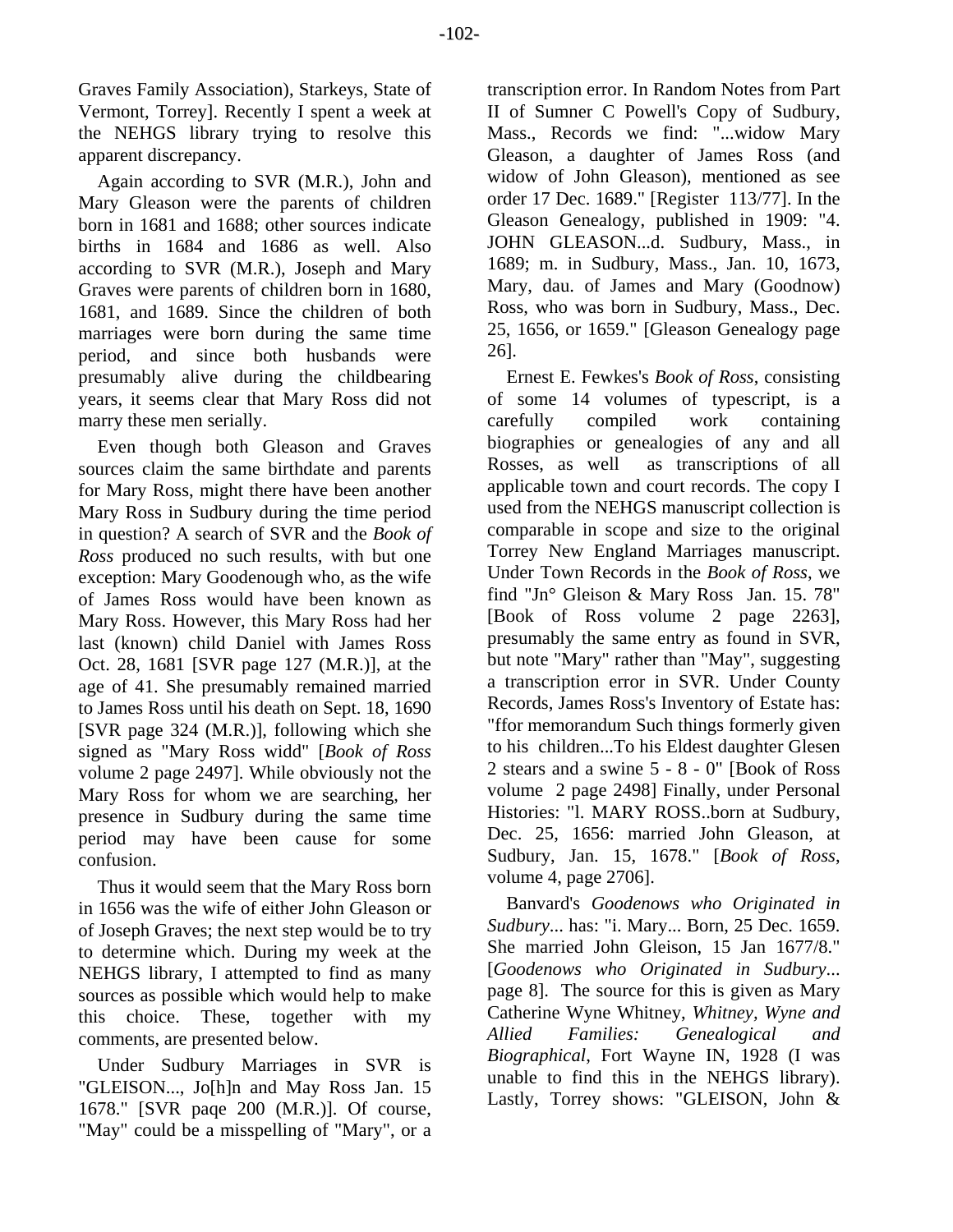Mary ROSS; 15 Jan 1678; Sudbury" [Torrey page 305].

Favoring Joseph Graves is Hiram Carleton's *State of Vermont*, which gives genealogical and family history of "her people in the making of a commonwealth and the founding of a nation". Published in 1903 in four volumes, it appears to contain no references. So far, this is the earliest mention of Mary Ross I've been able to find: "JOSEPH GRAVES... his wife died June 5, 1676, and he married in 1678 Mary Ross." [*State of Vermont*, volume 2, page 268]. Note that this gives Mary's surname as Ross, but does not mention her birthday or parents.

A few years later, Emily Wilder Leavitt presented the Greaves-Graves lines in Starkeys (published in 1910). There are several paragraphs about Joseph Graves, culminating with: "He married (2) in 1678 Mary, daughter of James and Mary (Goodnow) Ross. She was born at Sudbury, December 25, 1656." [Starkeys page 113].

Kenneth Vance Graves published *Rear Admiral Thomas Graves* in 1994, as volume 8 of the Graves Family Genealogies series. His version of Joseph's second marriage: "After his first wife died in 1676, Joseph secondly married Mary Ross, daughter of James Ross and Mary Goodnow, in 1678. She was born 25 Dec. 1656 in Sudbury, Middlesex Co., MA." [*Rear Admiral Thomas Graves*, p. 22]. Several references are given for Joseph's entry: W. S. Heywood, *History of Westminster, Mass., 1728-1893,* 1893 (contains information about Joseph but nothing on his second wife Mary). Hiram Carleton, *Genealogical and Family History of the State of Vermont*, vol. 2, New York, 1903 (see above). John Card Graves, "Family of Rear Admiral Thomas Graves of Charlestown, Mass.", unpublished manuscript, about 1922 (I was unable to find a copy of this, even among the NEHGS manuscript collection). Also referenced is Mrs. Larry Spurgin of Carlsbad CA. Through correspondence with her I've learned that Mrs. Spurgin has been trying to solve this dilemma much longer than I have, and while originally subscribing to the Joseph Graves/Mary Ross theory, she now questions it.

Finally, Torrey has: "GRAVES, Joseph & 2/wf Mary [ROSS]; b 1678: Sudbury" [Torrey page 319]. The brackets around Mary's surname are significant: "...a surname in brackets is one not derived from a marriage record..." [Torrey page xiv]. In the Torrey manuscript, only two references are given for this marriage, rather than the dozen or so often found: Starkeys and (I believe) State of Vermont.

In conclusion, the evidence seems to favor John Gleason as Mary Ross's husband, rather than Joseph Graves. Reluctantly, since I am descended from Joseph Graves, I will have to change Joseph's wife in my records from Mary Ross to Mary ? , thus pruning my family tree a bit.

It is interesting to ponder how this discrepancy might have come into being. Perhaps Carleton (or a predecessor) happened upon Mary Ross as being of the right age and in the right place to be Joseph's second wife. The published Vital Records of Sudbury were unavailable, being published the same year as *State of Vermont*, and it might have been difficult to find the Gleason / Ross marriage in the original records. Over the years, others apparently picked up the same piece of misinformation, and repeated it. It seems that I'm the latest to do so, for on page 73 of the August 1995 issue of *Goodenows' Ghosts* (newsletter of the Goodenow Family Association), under my name, is a descendancy chart showing my line from Thomas Goodenow, through Mary Ross and Joseph Graves! At least it's presented as needing clarification.

More research is needed; my work so far is preliminary. The challenge now is to find a source for Joseph Graves's second wife, as well as her surname, parents, and birth.

### **Bibliography**

1. Banvard, Theodore James Fleming, *Goodenows Who Originated in Sudbury, Massachusetts 1638 A.D*. (Baltimore: Goodenow Family Association, 1994).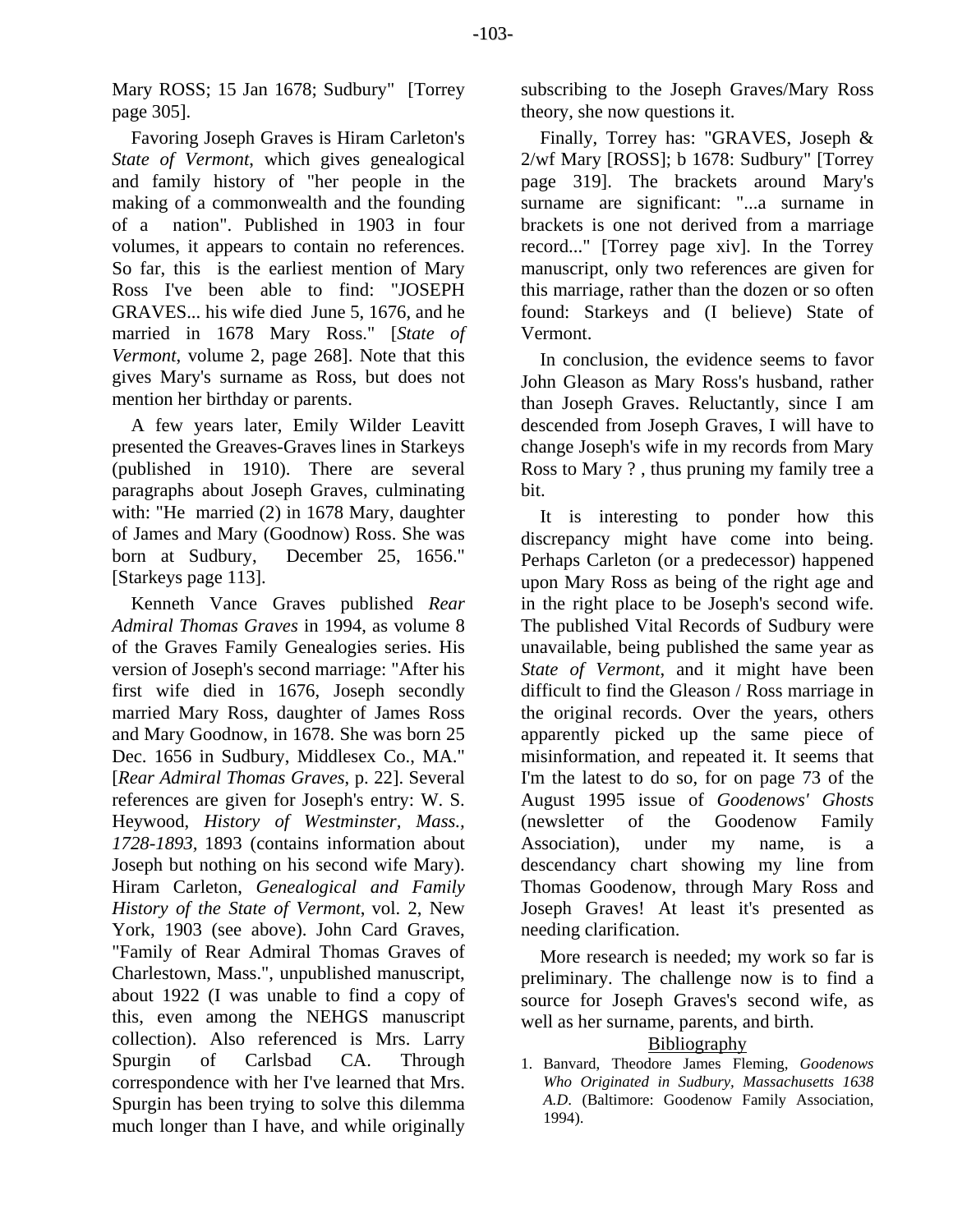- 2. Carleton, Hiram, *Genealogical and Family History of the State of Vermont* (New York: Lewis Publishing Co., 1903).
- 3. Fewkes, Ernest E., "Book of Ross" 14 vol. (Typescript, 1927/1935) [NEHGS Manuscript SG/FEW/20].
- 4. Graves, Kenneth Vance, *Rear Admiral Thomas Graves* (Wrentham, MA: Graves Family Association, 1994).
- 5. Holman, Winifred Lovering, "Random Notes from Part II of Sumner C. Powell's Copy of Sudbury, Mass., Records", New England Historical and Genealogical Register 113 (1959): 77.
- 6. Leavitt, Emily Wilder, *The Starkeys of New England and Allied Families* (Springfield, MA: Springfield Printing and Binding Co., 1910 ) .
- 7. Torrey, Clarence Almon, *New England Marriages Prior to 1700* (Baltimore: Genealogical Publishing Co., Inc., 1985).
- 8. *Vital Records of Sudbury, Massachusetts to the Year 1850* (Boston: New England Historic Genealogical Society, 1903).
- 9. Wilson, Lillian May, *Genealogy of the Descendants of Thomas Gleason of Watertown, Mass*. (Haverhill, MA: John Barber White, 1909).

## **IDENTIFICATION OF FRANCIS/FRANCES GRAVES, SON OR DAUGHTER OF CAPT. THOMAS GRAVES OF VA**

The following article was prepared by: Mr. Richard W. Kesler, P.O. Box 906, Pinehurst, NC 28374-0906, 9/14/95. Although he is a descendant of Francis Graves, born about 1630, long believed to be a son of Capt. Thomas Graves, he has reluctantly concluded that: (1) his Francis Graves was probably not a son of Capt. Thomas Graves, and (2) there was probably a daughter of Capt. Thomas Graves who was born about 1616-1621 and was named Frances or Francis. Additional information on this subject would be appreciated. This subject was first mentioned in the newsletter on p. 23, 1995 GFNL.

Several articles in *William and Mary Quarterly* and *Tyler's Quarterly* and several books say that Francis Graves was son of Capt. Thomas Graves who died in Northampton Co., VA ca. 1635. Mrs. Mason Jones is quoted on page 23 in the February 1995 issue of *The Graves Family Newsletter* as suggesting the hypothesis that Francis Graves was not a son but a daughter. To try to prove or to disprove Mrs. Jones' hypothesis, a search has been made of published abstracts and other published information on Accomac/Northampton records. In addition, photocopies of two original documents were obtained from the Office of the Clerk of Court of Northampton Co. and two photocopies of land patents were obtained from Virginia State Library & Archives. No effort was made to search Maryland records. The search revealed the following:

- A) On 14 Mar 1628, Capt. Thomas Graves was granted 200 acres of land on Chesapeake Bay butting Sly. on land of Capt. Henry Fleet, extending Nly. along the water side  $&$  Wly. on the bay, by virtue of his "adventure" of 25 Pounds paid to the Virginia Company - Patent Book No. 1, Part. I, p. 72 (S-1, p. 13 & S-3, p. 387)
- B) On 28 Dec. 1638, Henry Penigton received 100 pounds of tobacco and a cow calf for the use of Francis Graves in full satisfaction for a parcel of land that Henry Wilson bought that did belong unto Francis Graves the cow calf and tobacco being paid by Alice Wilson widow - Northampton Co. Will Book I, p. 140 (S-4, p. l45)
- C) On 28 Nov. 1642, a certificate was granted unto Francis Graves, orphan of Capt. Thomas Graves deceased for transportation of Richard Cainhoe, Capt. Thomas Graves, Mrs. Fraunces Jefferd, William Deaton, Rich. Cox Northampton Co. Will Book 2, p. 116 (S-6, p. 12 & S-5, p. 223)
- D) On 11 Nov. 1645, a certificate was granted unto Geo: Trewett in right of his wife Francis Trewett deceased for 200 acres of land for transportation of Richard Cainhoe, Fraunces Jefferd, William Deaton, Richard Cox ..... Hen: Pedendon deposed that Francis Trewett being sick at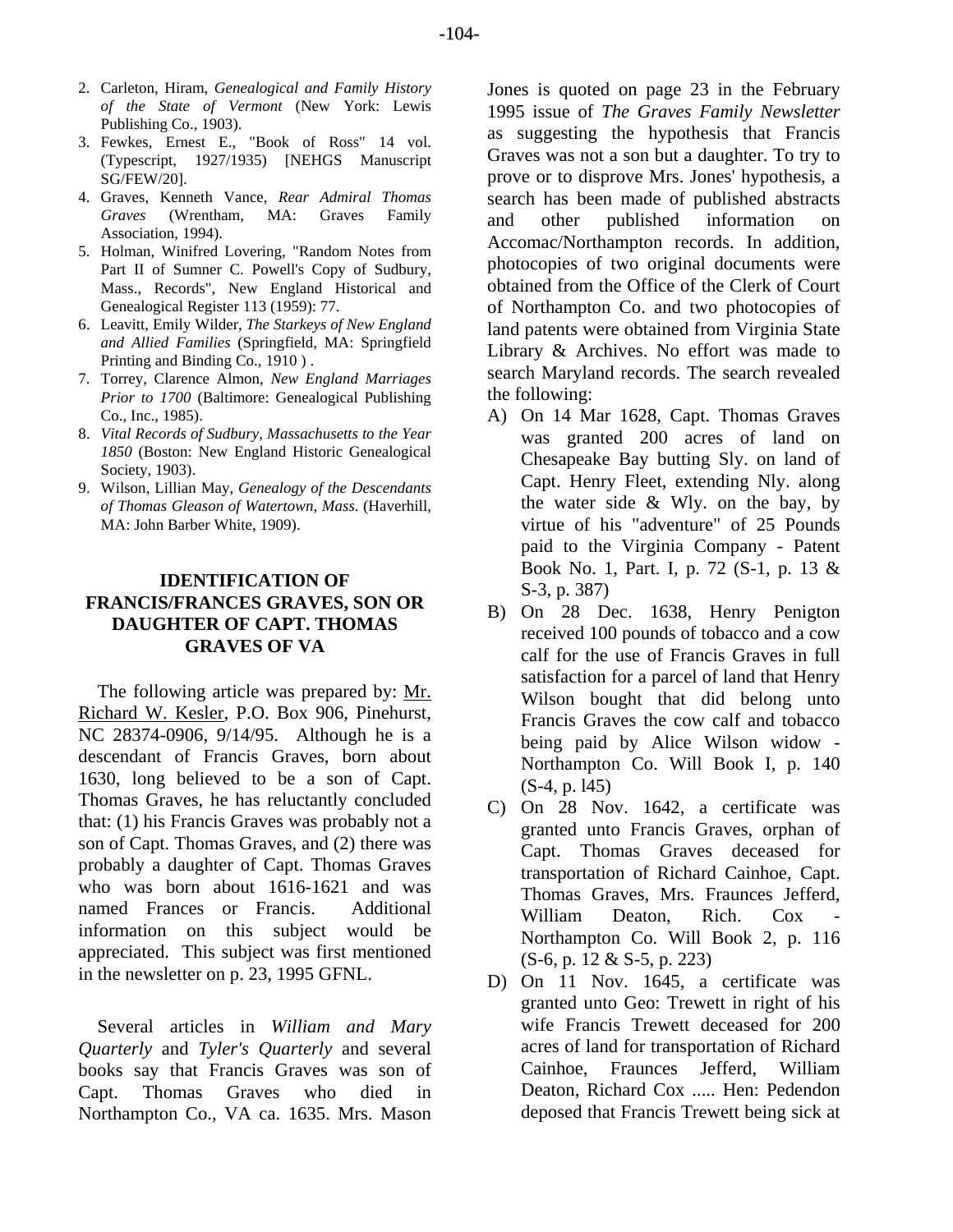the deponent's house said that her husband George Trewett might sell her land at the Old Plantation as he pleased - Northampton Co. Will Book No. III, p. 4 & p. 5 (S-6, p. 17)

- E) On 24 Jul 1651, a certificate was granted George Truhett for 200 acres of land in Northampton Co. near the Old Plantation Creek, bounded on the Western part by the main bay, on the Southern by land of Jonathan Gills, on the Northern by the land of Geo. Smith, running Easterly into the woods, for the transportation of Richd. Cainhoe, Fran. Jeffords, Wm. Deaton and Richard Cox - Patent Book No. 2, 1643- 1651, Reel 2, p. 327 (S-1, p. 217)
- F) On 1 Sept. 1663, William Melling was granted a patent for 200 acres of land in Northampton Co., according to the ancient bounds thereof, the said land being formerly granted unto Frances Trevitt and lately found to escheat to his Majesty as by an inquisition dated 17 Apr 1663 - Patent Book No. 5, 1661-1665, Reel 3, p. 448 (S-1, p. 539)
- G) On 20 Jan 1663/4, Melling sold 100 acres at the East end of the 200 acres to Mr. Robert Hutchinson  $(S-1, p. 534 \& S-7, p.$ l41)
- H) On 24 June 1665, Melling sold to William Sterling as 120 acres the balance of the 200 acres formerly belonging to Capt. Graves and now escheated to him the said William Melling, bounded Southerly on the land of Jonathan Gills, Westerly on Chesapeake Bay, Northerly on William Sterling, running Easterly into the woods - Northampton Co. Deeds, IX, p. 119-20 (S-7, pp. l40-42)
- I) On 20 Oct. 1672, Francis Graves patented 714 acres of land in Rappa. Co., on S. side sd. Riv., part on branches of Gilson's Cr. & part in Hodgins Cr; adj. Mr. Beverley, near Button Bridge (Range); over the new Road &c., for trans. of 15 persons - Patent Book No. 6, p. 436 (S-2, p. 120)

It appears that the same tract of 200 acres of land at the Old Plantation in Northampton Co. is involved in A and C through H above.

The birth date of the Francis Trewett discussed above is not definitely known. He or she would have to have been born after 1616 for Henry Pennington to have been his or her guardian in 1638. He or she would have to have been born by 1621 to have received the certificate of C above in his or her own right since no guardian was involved. His or her birth date can therefore be set at 1616-1621.

From S-8, pp. 327-329, birth dates of Capt. Thomas Graves' daughters can be approximated. Ann was born 1620 (according to S-9, p. 772), Verlinda was married before 1640, and Katherine was married by 1637. If Frances was the fourth and youngest daughter she must have been born close to 1621.

The birth date of the Francis Graves of I above, who died in Essex Co. by 1691, is given as about 1630 in S-9, p. 743. The earliest record of a confirmed land purchase found for this Francis Graves in the (Old) Rappahannock Co. area was in 1672 as cited under I above. He married, by 1678, Mrs. Jane Maguffey, a widow with three children by a previous marriage or marriages. If he had been born about 1616-21 as suggested in connection with Frances Trewett above, he would have to have been upwards of 57-62 years old when he married the widow Maguffey. Every article, book or other publication that the writer has read on the subject, with but the one exception cited at the beginning of this discussion, has identified him as the youngest son of Capt. Thomas Graves.

The writer and others have qualified their descent from Capt. Thomas Graves through his presumed son Francis Graves with the Jamestowne Society. That organization's requirements for documentation are quite strict. The writer has also joined the Order of Descendants of Ancient Planters on him.

Nevertheless, the evidence cited in A through H above leads one to conclude that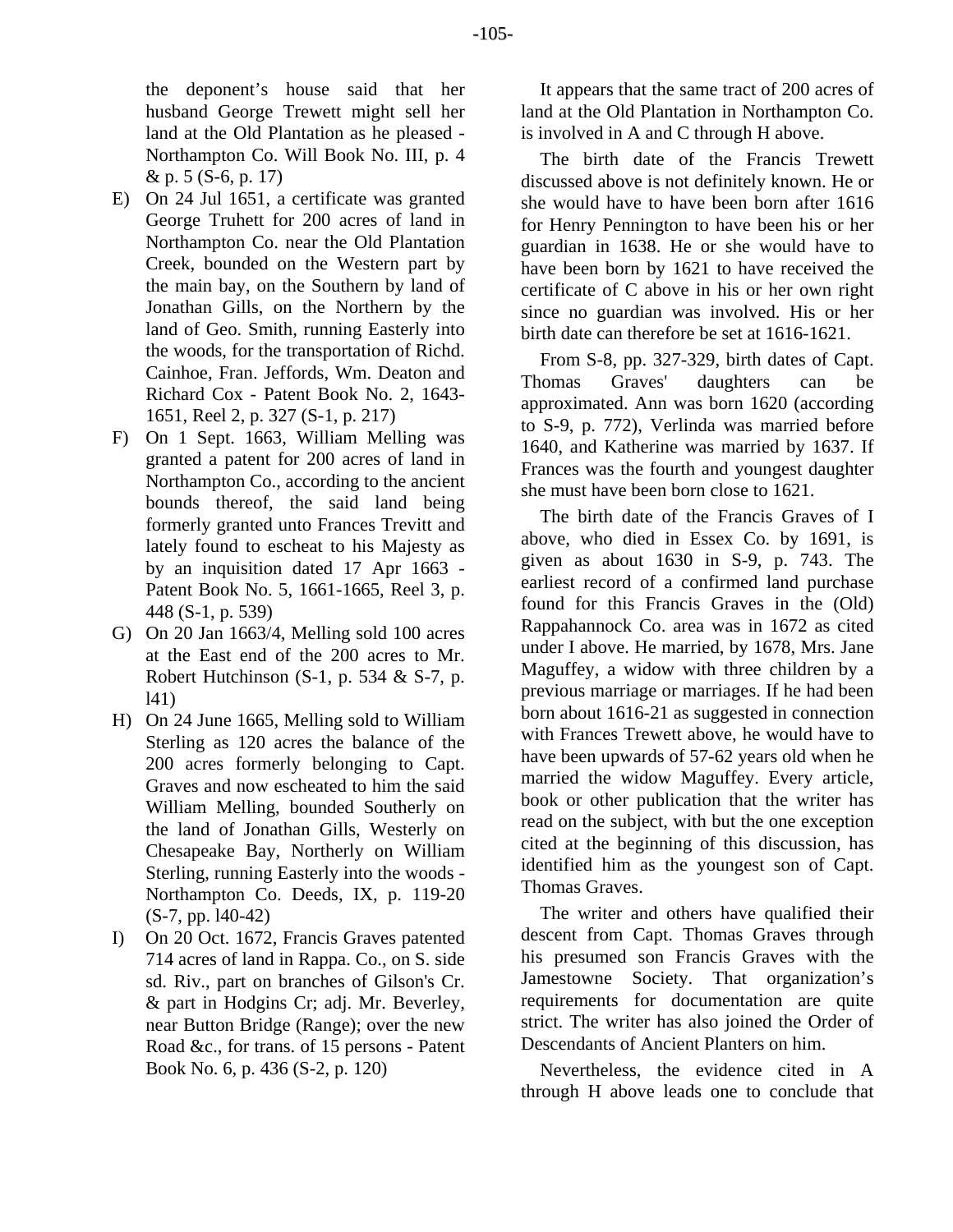Francis Graves was daughter rather than son of Capt. Thomas Graves.

Mrs. Jones suggests that the Francis Graves who died in Essex Co. by 1691 may have been the son of the Richard Graves who was a headright of John Neale on 18 June 1636 (S-1, pp. 43, 55). Richard Graves was mentioned as a servant of John Wilkins in Court held at Acchawmack on 5 5ep 1636 and as a headright of Wilkins on 18 May 1637 (S-4, p. 56 & S-1, p. 56). A "Rich. Groves (first written Graves)" was a headright of Robert Pitts in Isle of Wight Co. on 14 Feb. 1637 (S-1, p. 85). A Richd. Graves was a headright of Mr. Henry Aubery on 4 Oct. 1675 (S-2, p. 165). No further record of any Richard Graves has been found until we learn that Francis Graves had a son named Richard. Several persons surnamed Graves appear in the early Essex Co. records (Essex. Co. was formed from [Old] Rappahannock Co. in 1692) but no person named Richard Graves has been found in Essex Co. before the Richard who was son of Francis. No record has been found that the Richard Graves of Acchawmack or the Richard Graves of Isle of Wight left any issue. No record prior to 1672 has been found of any Richard Graves connecting him to the Francis Graves who died in Essex Co. by 1691. Further research is needed to establish the origin of this Francis Graves.

## Source Citations

- S-1. Nell Marion Nugent, *Cavaliers and Pioneers, Abstracts of Virginia Land Patents and Grants, 1623-1800*, Volume 1, 1934.
- S-2. Nell Marion Nugent, Cavaliers and Pioneers, Vol. 2.
- S-3. William Montgomery Sweeny, "Captain Thomas Graves and Some of His Descendants", *William & Mary Quarterly*, Series 2, Volume 15 (1935).
- S-4. Susie M. Ames, *County Court Records of Accomack-Northampton, Virginia, 1632-1640*, 1954.
- S-5. Susie M. Ames, *County Court Records of Accomack-Northampton, Virginia 1640- 1645*.
- S-6. James Handley Marshall, *Abstracts of Wills and Administrations of Northampton County, Virginia, 1632-1802*.
- S-7. Ralph T. Whitelaw, *Virginia's Eastern Shore, A History of Northampton and Accomack Counties*, Volume 1, 1951.
- S-8. *Adventurers of Purse and Person, Virginia, 1607- 1624/5*, published by Order of First Families of Virginia, 1607-1624/5, third edition, 1987.
- S-9. *Genealogies of Virginia Families from William and Mary College Quarterly*, vol. 2.

# **DESCENDANTS OF WILLIAM GREAVES OF GREENHILL, NORTON, SOUTH YORKSHIRE, ENGLAND**

(concluded from p. 84 of Aug. issue) GENERATION 5

William Thomason (24) of Grainfoot, near Derwent, married Elizabeth Crawshaw of Bankhouse, near Bradfield.

#### Children - Thomason

- 63. William Thomason, m. Anne Eyre.
- 64. Sarah Thomason, m. William Brumby (of Hayfield).
- 65. Elizabeth Thomason, m. Richard Creswell (of Small Dale).
- 66. Ann Thomason, m. John Bacon (of Hallfield, near Bradfield).

Joseph Greaves (32) married ------. Children - Greaves

- 67. William Greaves
- 68. Christopher Greaves

Benjamin Greaves (34) was of Alderman's Head. He married ------ Howe of Horderm, parish of Peniston.

#### Children - Greaves

- 69. Mary Greaves
- 70. John Greaves
- 71. Rachel Greaves
- 72. William Greaves
- 73. Benjamin Greaves
- 74. Hannah Greaves, m. ------ Nelson.
- 75. Charles Greaves
- 76. Betty Greaves

Mary Greaves (35) married Richard Ellis of Midhope Hall.

## Children - Ellis

77. William Ellis, m. ------ Greaves (dau. of ------ Greaves of Alderman's Head).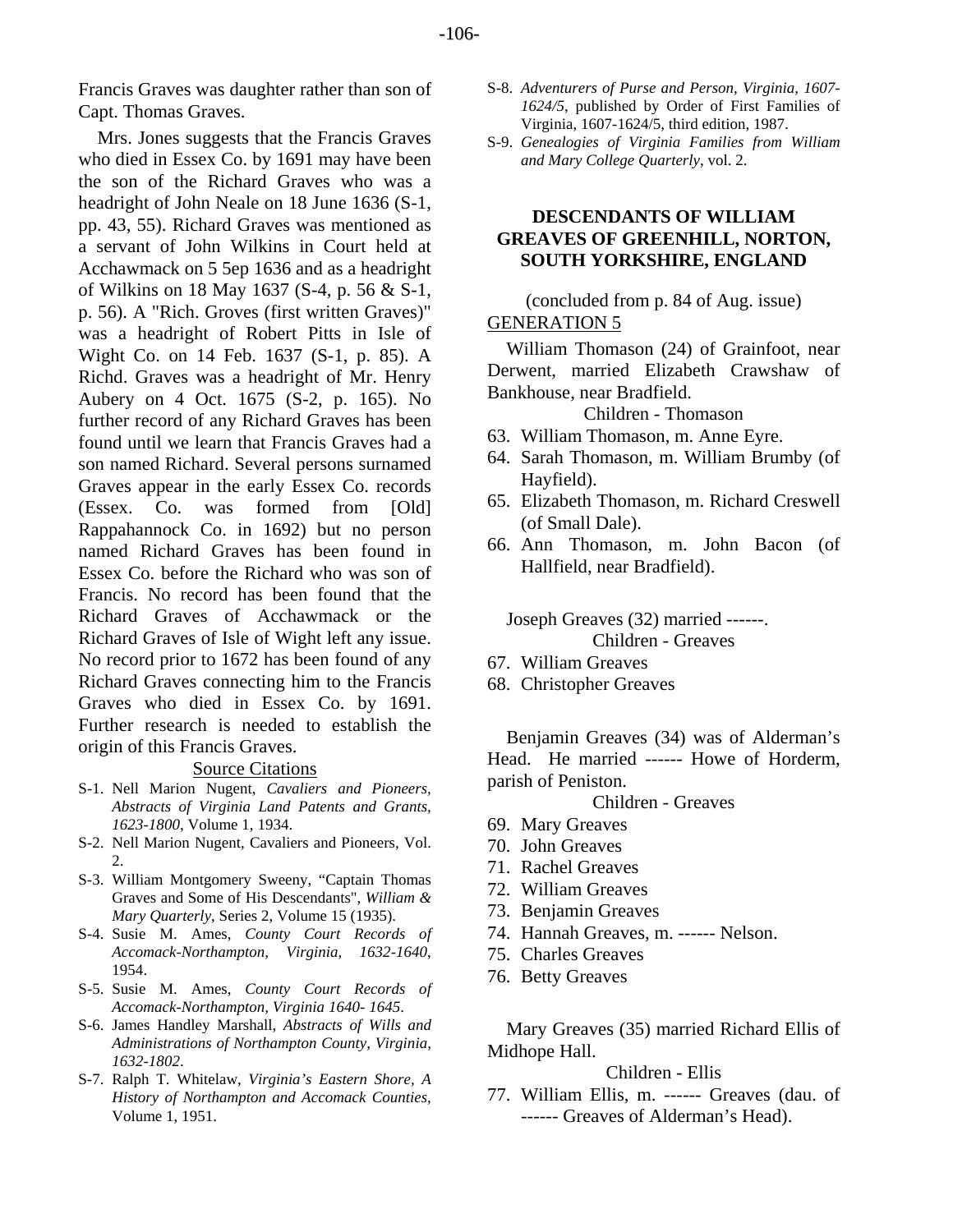78. Ellen Ellis, m. John Ellis (her cousin, of Chapeltown).

Christopher Greaves (37) married Mary Bocking of Hope. They were both buried at Hope.

Children - Greaves

- 79. William Greaves, never married. Bur. at Hope.
- 80. Mary Greaves, m. John Middleton.

Benjamin Greaves (38) married ------ Champion of Nether Booth, Edale. She was buried at Manchester.

Children - Greaves

- 81. Champion Greaves, d. Oct. 1826 (Manchester).
- 82. William Greaves
- 83. Martha Greaves
- 84. Mary Greaves
- 85. Elizabeth Greaves

Rachel Greaves (39) married Christopher Siddal of Hope. They were both buried at Sheffield.

Children - Siddal

- 86. Christopher Siddal
- 87. Mary Siddal
- 88. Elizabeth Siddal
- 89. Anne Siddal
- 90. Sarah Siddal
- 91. Margaret Siddal
- 92. Catherine Siddal

Elizabeth Greaves (40) married William Holmes of Hope.

Children - Holmes

- 93. William Holmes
- 94. Betty Holmes

Charles Greaves (42) was born 28 Oct. 1740, died 6 Nov. 1800, and was buried in the Church of Wood Street, London. He married Anne Pierrepoint of London, sister of Evelyn Pierrepoint, supposed to be the next heir male to the Duke of Kingston. She died 6 July

1805, and was also buried at the Church of Wood Street, London.

Children - Greaves

- 95. Sarah Greaves, m. Kirkman Gardener.
- 96. John Greaves, b.c. 1786, d. 1805 (age 19)
- 97. Hannah Greaves, b.c. 1788, d. 1801 (age 13).
- 98. Pierrepoint Greaves, m. Martha Alcock, d. by 1847.
- 99. Richard Greaves, m. ------ Wilson.
- 100. J. P. Greaves
- 101. Mary Anne Greaves
- 102. Charles Greaves, m. Charlotte Mylne, d. 20 Oct. 1829.
- 103. Alexander Greaves; M.A., of Queen's College, Cambridge.

Thomas Greaves (43) was born 25 Jan. 1745 and died 7 July 1800. His will was dated 3 Feb. 1797. He married Mary Bradwell of Abney, parish of Hope, co. Derby. She was born about 1753 and died 30 Jan. 1836 at age 83. They were both buried in the Church at Hope.

Children - Greaves

- 104. Charles Greaves, b. 14 Jan. 1774, m. Milicent Stringer, 24 Sept. 1807.
- 105. Hugh Greaves, b. 21 April 1779, m. Mary Lomas, 2 Dec. 1802.
- 106. Thomas Greaves, b. 30 Sept. 1780, m. Martha Heiron Radford, 1 April 1807.
- 107. George Greaves, b. 15 Jan. 1794, d. 22 Feb. 1833.
- 108. Charlotte Greaves, b. Sept. 1791, d. 23 July 1833.
- 109. Mary Greaves, b. 26 Feb. 1775, m. Arthur Spear.
- 110. Ruth Greaves, b. 22 April 1784, m. John Barlow.

William Greaves (44) was born 2 April 1748, died in Nov. 1818, and was buried at St. James', Sheffield. He married Elizabeth Bromhead of Sheffield, daughter of Joseph Bromhead.

Children - Greaves

111. Mary Bromhead Greaves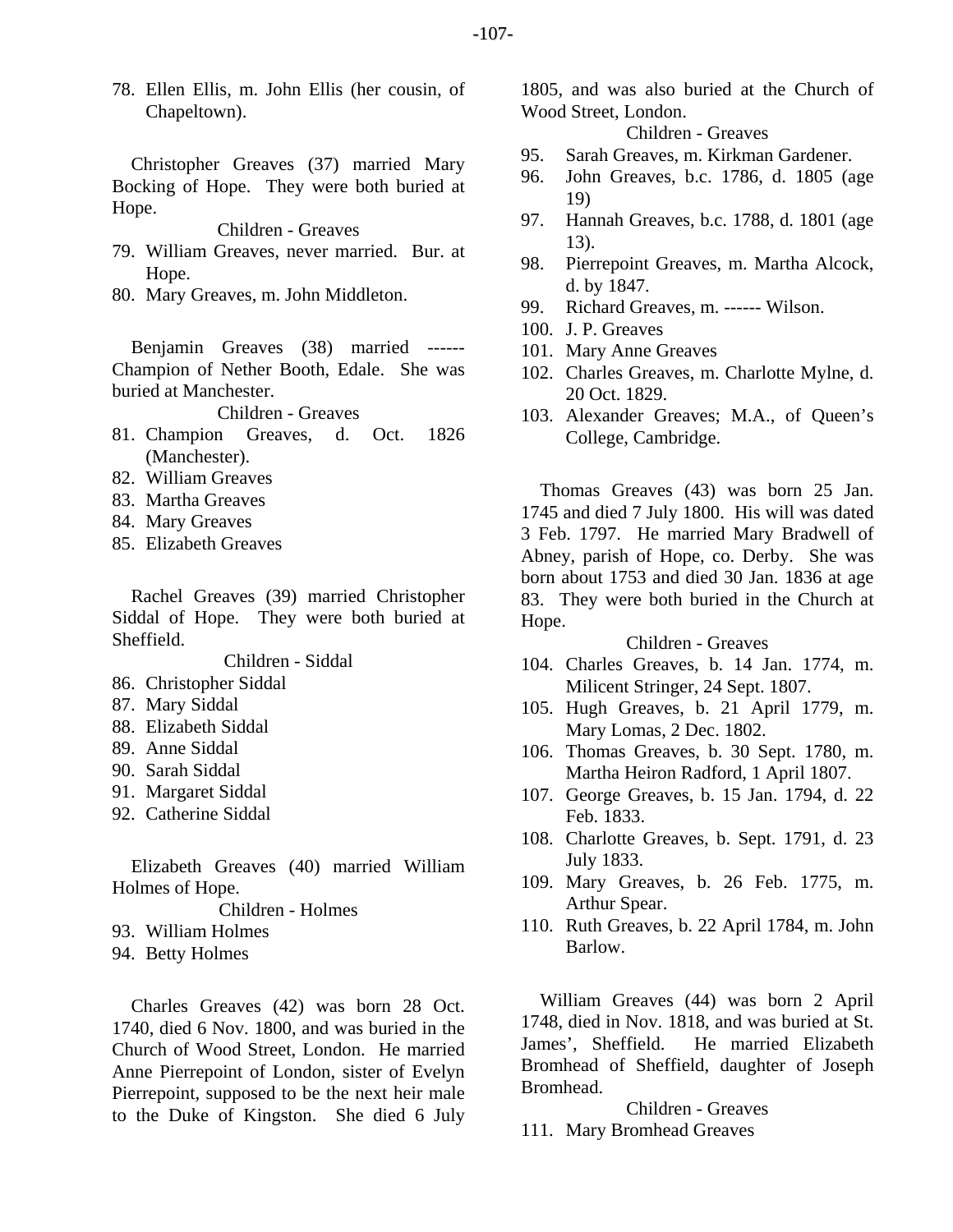- 112. Joseph Greaves, m. Eliza Spear.
- 113. Arabella Greaves

Benjamin Greaves (45) was born 22 Nov. 1750, died 8 July 1834, and was buried at Hope. He was B.A., Curate of Middleton Stony, and built the Chapel at Loxley. He married Anne Green of Chapel le Frith. She died in Feb. 1802, and was buried at Chapel le Frith.

Children - Greaves

- 114. George Agrippa Greaves, d. 2 May 1814 (Rowlee). He was a cutler at Sheffield. Bur. at Hope.
- 115. Elizabeth Greaves
- 116. Joseph Greaves, d. 1816. Bur. at Sheffield.
- 117. John Green Greaves; lived in London.
- 118. Mary Anne Greaves
- 119. Alexander Benjamin Greaves; apprenticed in Manchester, ran away, went to Jamaica, killed by the natives on the coast of Madagascar in 1826.
- 120. James Josiah Graves
- 121. Charles Caesar Graves

John Greaves (46) was born 31 March 1753, died in May 1824, and was buried at Hope. He married Elizabeth Roe of Bakewell, Derbyshire. She died in Sept. 1812, and was buried at Peniston.

Children - Greaves 122. Mary Greaves, m. Edward Core.

George Greaves (47) was born 6 March 1756. He married Mary Priestley of London. She died in Feb. 1833, and was buried at South End.

#### Children - Greaves

- 123. George Greaves (M.A. of Corpus Christi College, Cambridge), not married in 1830.
- 124. Ebenezer Greaves, m. Charlotte Jendur (?), 1824. She was dau. of Joshua Jendur, Esq., of Chigwell, but who was of right a Baronet; sister to Rev. Henry Jendur who m. Caroline Smelt of

Gedling, co. Nott., niece to the Earl of Chester. They had 2 sons.

- 125. Joseph Greaves, m. Maria Anne Pearson, 1826.
- 126. Ann Greaves
- 127. Charles Greaves
- 128. Samuel Greaves, m. Lydia Abdy.
- 129. Mary Greaves, m. Rev. Richard Pearson (M.A., of St. John's College, Oxford, only son of Richard Pearson, M.D.). 8 children.
- 130. Edward Greaves
- 131. Henry Addington Greaves; he was M.A., of Corpus Christi College, not married in 1830.
- 132. Rebecca Greaves
- 133. Eliza Greaves
- 134. Alfred Greaves (B.A. of Trinity College, Cambridge, 1830).

Christopher Greaves (48) was born 20 June 1758, and died 30 Jan. 1833, age 74. He married Mary Bradwell of Offerton, parish of Hope. She was born about 1869, and died 1 Aug. 1822 at age 53. They were both buried at Hope.

## Children - Greaves

- 135. William Greaves
- 136. Alexander Barker Greaves
- 137. Mary Greaves, married.
- 138. Charles Greaves, m. ------ Riley.

Mary Brownhill (49) married Richard Oliver of Bamford.

Children - Oliver

- 139. John Oliver
- 140. Samuel Oliver
- 141. Joanna Oliver
- 142. George Oliver

Hannah Brownhill (51) married ------ Ibbotson of Sheffield. He was a grocer.

Children - Ibbotson

- 143. George Ibbotson
- 144. Thomas Ibbotson
- 145. Edward Ibbotson
- 146. William Ibbotson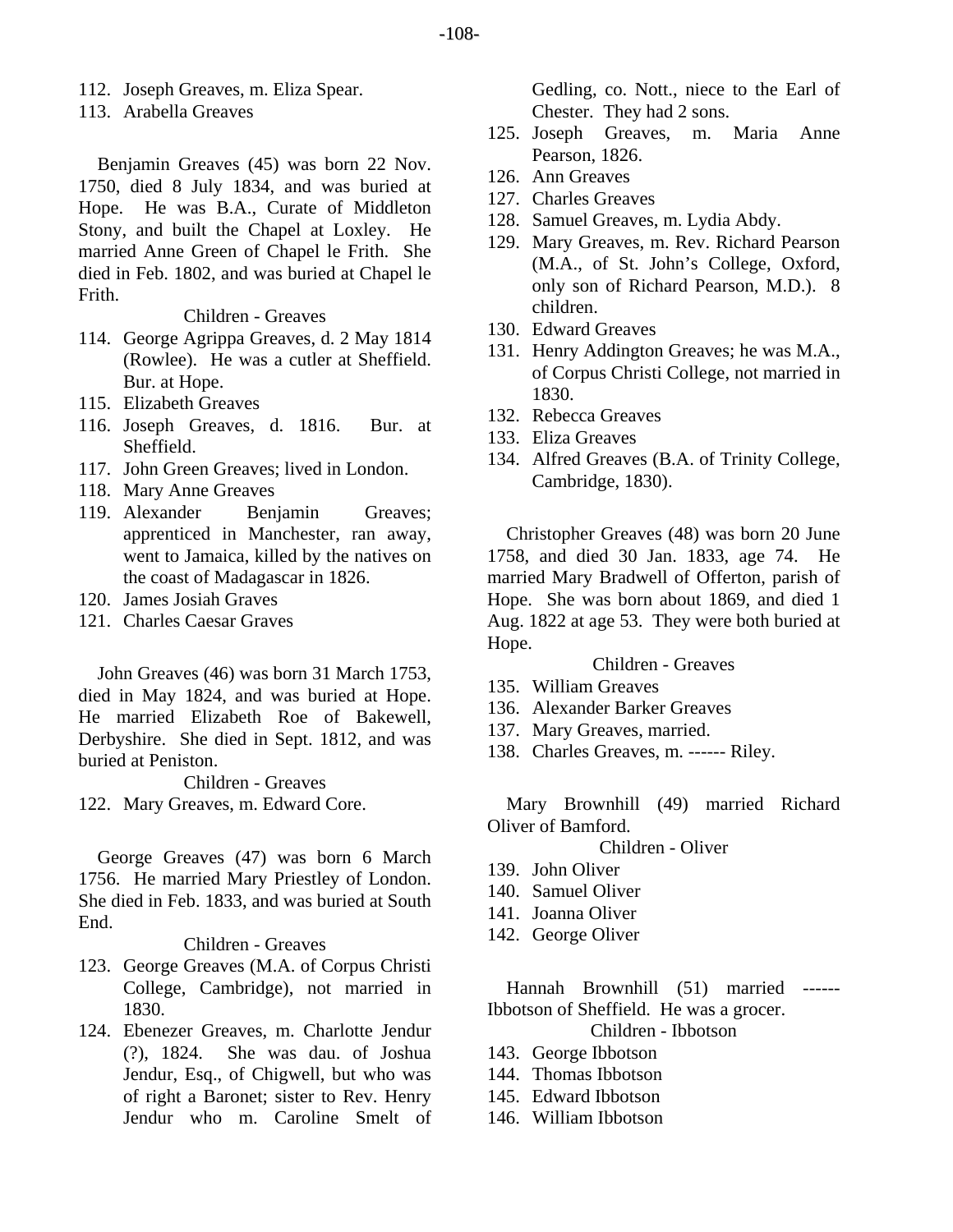- 147. Sarah Ibbotson
- 148. Mary Ibbotson, m. J. Horn (of London). He m(2) Martha Louise ------ of Strangways.

Charles Greaves (52) married Miss ------ Beardmore of Southwell. He was buried at Bath.

Children - Greaves 149. Charlotte Greaves, m. ------ Fowler.

Frederick Greaves (53) married Ellen Bennet of Thornset Fields, parish of Glossop. He died 6 or 8 Jan. 1826, and was buried at Norton.

# Children - Greaves

- 150. Henry Greaves, m. Hannah Hill.
- 151. Thomas Greaves; "went abroad".
- 152. Bennet Greaves, died abroad.
- 153. John Greaves
- 154. Mary Greaves, m(1) ------ Singleton (of Manchester), m(2) William Cannah.
- 155. Anne Greaves, m. John ------ (of Manchester).

Caroline Greaves (54) first married Francis Tay of Peak Forest. He was buried there. She secondly married Christopher Booth of The Wood, Woodlands. She died in 1818 at The Wood, and was buried at Hope.

## Children - Tay

156. Catherine Tay (only child), m. Zaccheus Middleton (of Twothorn field). No children.

Maria Greaves (56) first married Henry Wardlaw of Bradway, parish of Norton. She secondly married Thomas Barnes of Sheffield. He was a cutler. There were no children by the second marriage. Maria died in 1819 at Bradway.

Children - Wardlaw 157. Catherine Wardlaw, m. Robert Lilliman.

Elizabeth Greaves (57) married John Oldale of Cold Aston.

#### Children - Oldale

- 158. John Oldale; an exciseman in Kent.
- 159. Mary Oldale, m. Thomas Biggen.
- 160. Catherine Oldale, m. ------ Turner.
- 161. Sarah Oldale, b.c. 1788, d. Nov. 1807 (age 19).
- 162. Francis Oldale, m. Miss Wylde.
- 163. Sidney Oldale, m. Miss Jenkins.
- 164. Charles Oldale, d. 1818.

Susanna Greaves (58) married John Hammerton of Embley.

Children - Hammerton

- 165. Henry Hammerton
- 166. John Hammerton
- 167. Grace Hammerton
- 168. Catherine Hammerton
- 169. Elizabeth Hammerton
- 170. Joseph Hammerton

## GENERATION 6

William Thomason (63) of Grainfoot married Anne Eyre of Howden.

Children - Thomason

- 171. William Thomason (of Grainfoot in 1836)
- 172. Hugh Thomason, married (in India), d. 1832 (India).
- 173. Thomas Thomason, m. Miss Eyre (of Thurlston).
- 174. Frances Thomason, m. Samuel Bray (of Owler-brook, Edale).
- 175. Catherine Thomason, m. G. Eyre.

Mary Greaves (80) married John Middleton of Hope. He was born about 1767, died 30 Aug. 1828 at age 61, and was buried at Hope.

- Children Middleton
- 176. William Greaves Middleton
- 177. John Middleton
- 178. Christopher Middleton
- 179. Robert Middleton
- 180. Mary Middleton, b.c. 1807, d. 22 April 1824 (age 17).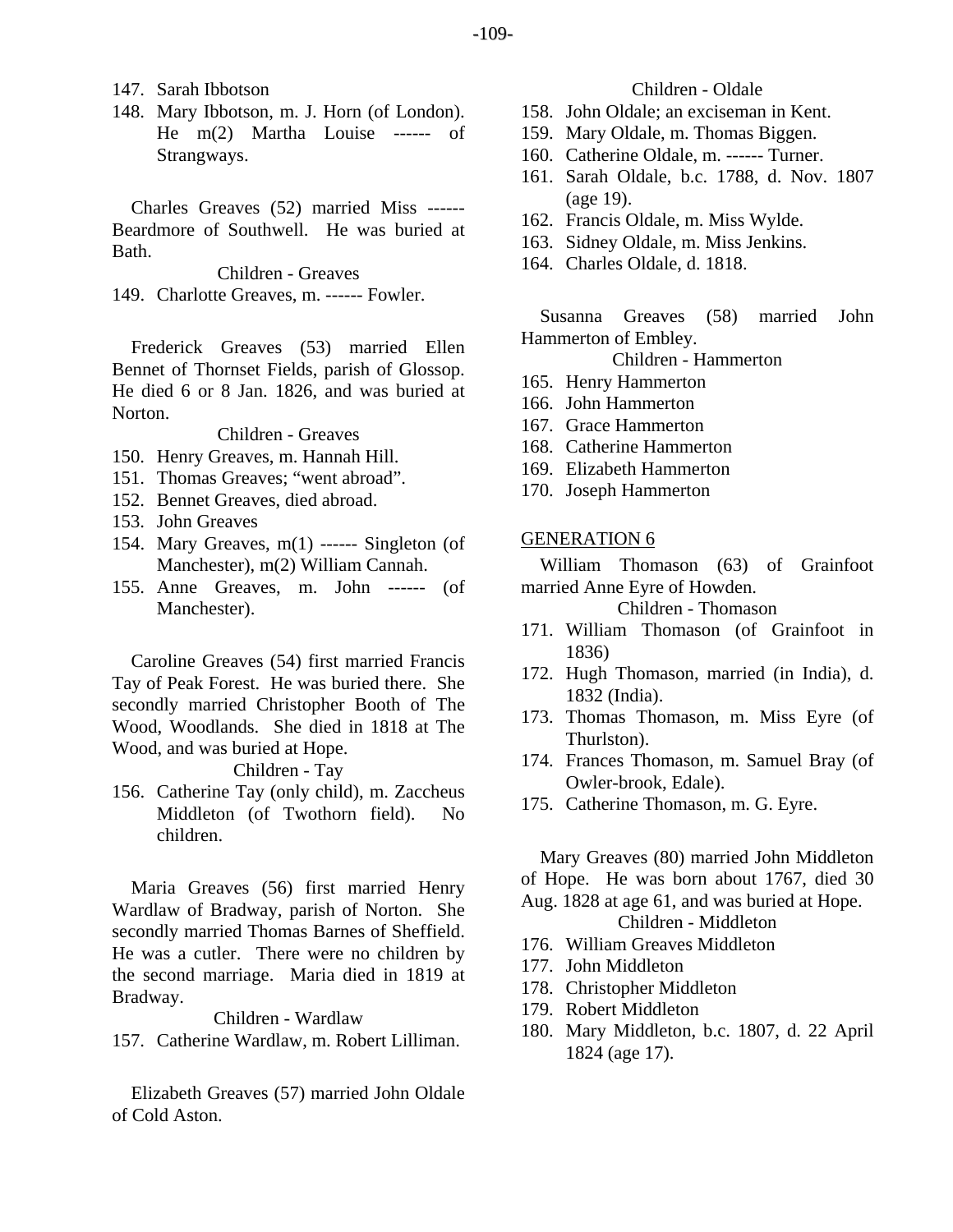Sarah Greaves (95) married Kirkman Gardener of Wandsworth. He was an insurance broker.

Children - Gardener

- 181. Caroline Gardener, b. 23 Sept. 1810 (King's Arms Yard, London).
- 182. Kirkman Gardener, b. 5 or 6 Dec. 1811 (Lambeth), d. 1816.
- 183. Henry Gardener, b. 1814.

Pierrepoint Greaves (98) of Chorley, co. Lancaster, married Martha Alcock of Heaton Norris near Stockport. He was dead by 1847.

Children - Greaves

184. Mary Anne Greaves, died young.

185. son

186. Sarah Greaves, b. 1817.

187. Harriet Greaves, d. 1829.

Richard Greaves (99), M.A. of Wadham College, Oxford, married ------ Wilson, daughter of William Wilson, Esq., of Worton, co. Oxon. She was sister of the wife of Daniel Wilson, D.D., Vicar of Islington and Bishop of Calcutta.

Children - Greaves

- 188. Richard Greaves
- 189. Evelyn Greaves
- 190. child

Charles Greaves (102) married Charlotte Mylne of Amwell, Hertfordshire. She was daughter of William Mylne, the engineer of Black Friars Bridge, and niece of Sir ------ Gordon of Edinburgh, Bart., cousin of Rev. Sir Henry Thompson. Charles Greaves died 20 Oct. 1829.

Children - Greaves

- 191. Charles Greaves, b. 1816.
- 192. Charlotte Greaves, b. 1817.
- 193. Robert Greaves
- 194. Sophia Greaves
- 195. Evelyn Greaves
- 196. Mary Greaves

Charles Greaves (104) was of Rowlee. He was born 14 Jan. 1774, and was living in 1836.

He married Milicent Stringer, daughter and heir of John Stringer of Dungworth, on 24 Sept. 1807. At the time of her marriage, she was of Catcliff, parish of Rotherham.

Children - Greaves

- 197. Mary Greaves, b. 3 Sept. 1810, not married in 1836.
- 198. Frances Greaves, b. 27 March 1812, not married in 1836.
- 199. Charles Greaves, b. 9 Nov. 1814, not married in 1836, and living at Rowlee.
- 200. Thomas Greaves, b. 9 April 1818, not married in 1836.

Hugh Greaves (105) was born 21 April 1779. He married Mary Lomas of Strangways near Manchester on 2 Dec. 1802.

#### Children - Greaves

- 201. Mary Lomas Greaves, b. 1803, d. 1834.
- 202. Thomas Greaves, died young.
- 203. George Greaves, b. 3 Aug. 1806. (There is apparently some question as to whether this could be the same as #107.)
- 204. Martha Anne Greaves
- 205. Charles Greaves
- 206. Hugh Greaves
- 207. William Greaves
- 208. Jane Lomas Greaves
- 209. Elizabeth Greaves
- 210. Sarah Gardener Greaves, died young.
- 211. John Greaves, died young.
- 212. Edward Joy Greaves, died young.
- 213. Mary Lomas Greaves
- 214. Charlotte Greaves, died young.
- 215. Henry Graves, died young.
- 216. Sarah Anne Greaves

Thomas Greaves (106) was born 30 Sept. 1780. He married Martha Heiron Radford of Winsley Hall near Matlock on 1 April 1807. She died 20 Aug. 1836 at Hull.

Children - Greaves

- 217. Martha Radford Greaves
- 218. Elizabeth Greaves

Mary Greaves (109) was born 26 Feb. 1775. She married Arthur Spear of Manchester.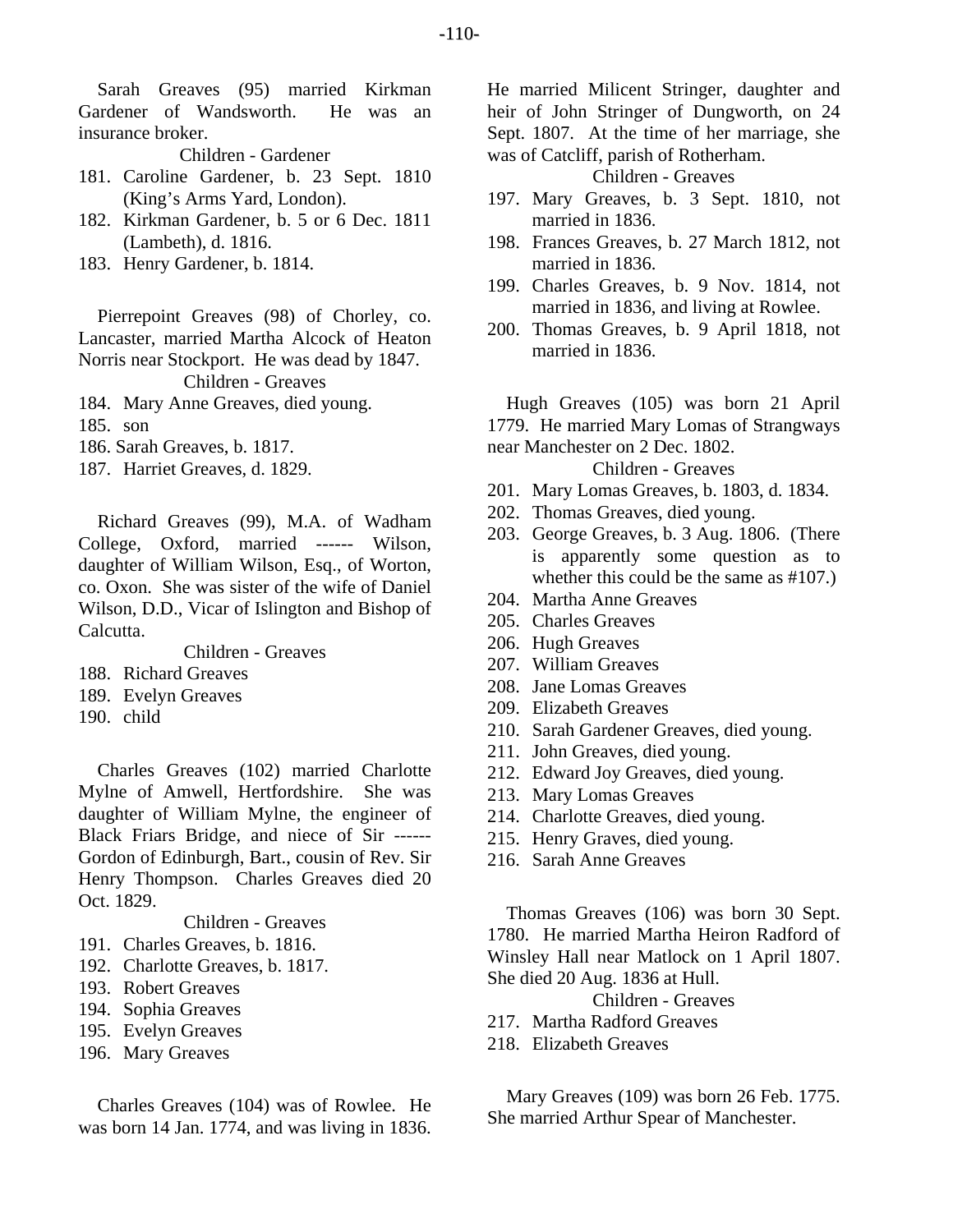Children - Spear

- 219. Mary Anne Spear, b. 15 March 1798, d. 9 Feb. 1799.
- 220. Mary Anne Spear, b. 1 May 1799.
- 221. Arthur Greaves Spear, b. 22 Oct. 1800 (Hackney), d. 1815.
- 222. Harriet Spear, b. 17 March 1802.
- 223. Robert Spear, b. 15 June 1803 (Sarvie, France), d. 9 Aug. 1805.
- 224. Eliza Spear, b. 15 March 1805 (Havre, France).
- 225. Caroline Anne Spear, b. 21 Sept. 1807 (Nantz, France).
- 226. Sarah Spear, b. 29 Jan. 1809 (Paris, France).
- 227. Sophia Spear, b. 12 July 1815 (Berwickhouse, Essex).

Ruth Greaves (110) was born 22 April 1784. She married John Barlow of Sheffield, iron-founder.

Children - Barlow

- 228. John Greaves Barlow, died young 21 Dec. 1812. Bur. at the Wesleyan Methodist Chapel, Carver St., Sheffield.
- 229. Charles Barlow, died young.
- 230. Thomas Greaves Barlow
- 231. James Barlow
- 232. Charlotte Barlow
- 233. Anne Barlow, died young.
- 234. George Barlow, died young.
- 235. Mary Anne Barlow, b. 1823 (Belfast).
- 236. John Barlow, b. 15 May 1825 (Shankelwell).
- 237. Charles Henry Barlow
- 238. Reginald Barlow

Joseph Greaves (112) married Eliza Spear. He lived in London, and went to Australia about 1851.

Children - Greaves

- 239. Frederick Greaves
- 240. Henry Greaves
- 241. Josephine Greaves
- 242. child
- 243. child

Mary Greaves (122), heir of her father, married Edward Core. He was Rector of Woolhampton, co. Berks.

Children - Core

## 244. Edward Core

Joseph Greaves (125) married Maria Anne Pearson in 1826. She was only daughter of Admiral Pearson, son of Sir Richard Pearson of Greenwich Hospital.

Children - Greaves

245. Richard Greaves

246. child

Samuel Greaves (128) married Lydia Abdy. She was daughter of Rev. William Jervis Abdy, M.A., Rector of St. John's, Horsly Down.

Children - Greaves

- 247. Samuel Greaves, died young.
- 248. Cyril Abdy Greaves

Charlotte Greaves (149) married Rev. ------ Fowler of Southwell.

Children - Fowler

249. Caroline Beardmore Fowler

Henry Greaves (150) married Hannah Hill of Birchet, parish of Dronfield.

Children - Greaves

- 250. John Greaves, m. Mary Lowe (of Unthank).
- 251. Thomas Greaves

Catherine Wardlaw (157) married Robert Lilliman of Stockport. He was a schoolmaster and exciseman.

Children - Lilliman

- 252. Maria Lilliman
- 253. Joseph Lilliman
- 254. Matilda Lilliman
- 255. Robert Lilliman

Mary Oldale (159) married Thomas Biggen of Cold Aston.

Children - Biggen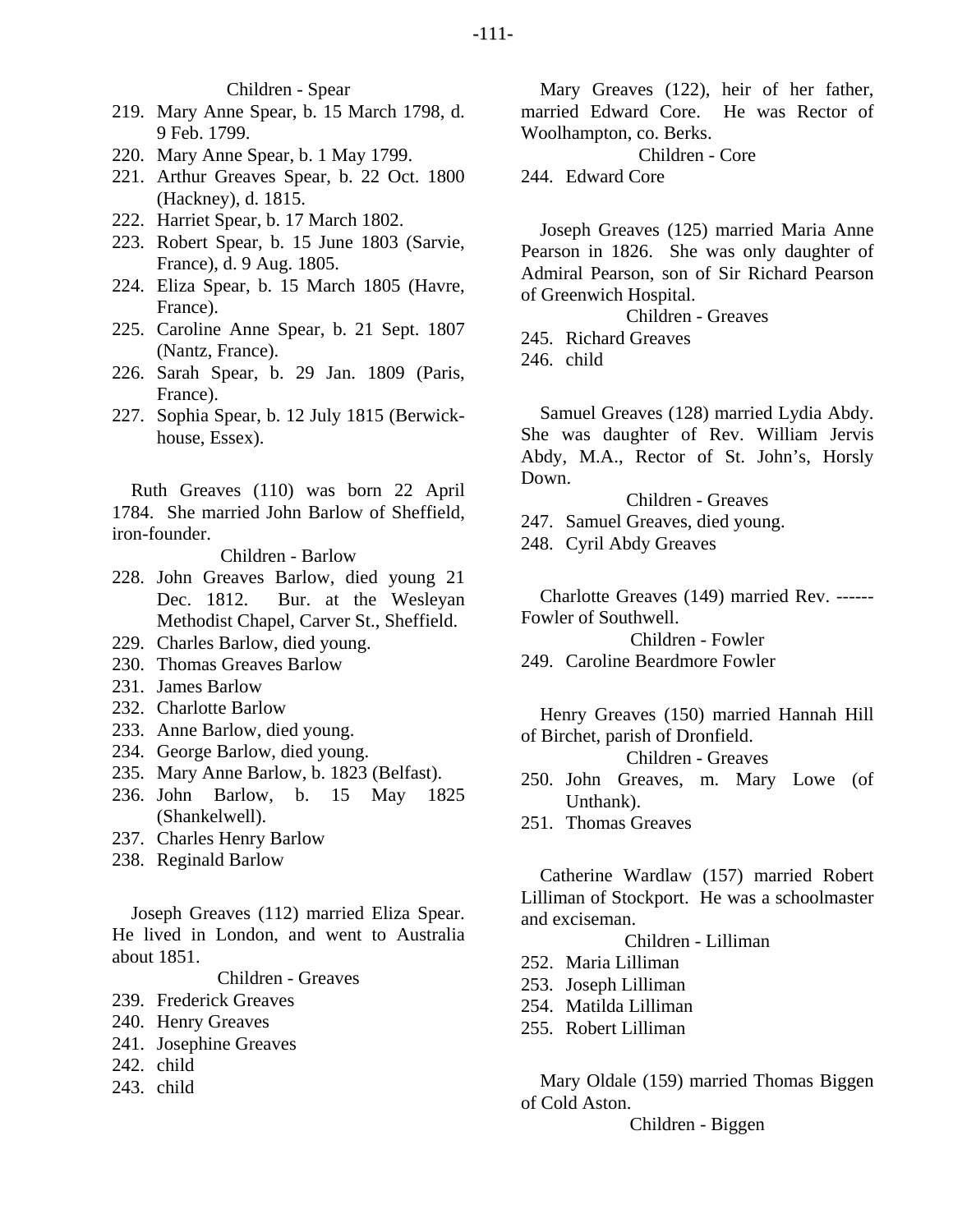256. Nancy Biggen 257. Joseph Biggen

Catherine Oldale (160) married ------ Turner of Cold Aston, sicklesmith. Children - Turner 258. Francis Turner

#### **QUESTIONS AND INFORMATION**

#### *MISCELLANEOUS GRAVES FAMILIES*

Mr. and Mrs. William M. Graves III (Bill and Anita), 12 Clerbrook Lane, St. Louis, MO 63124, are searching for their Graves ancestry. They have now gone back one more generation to THOMAS J. GRAVES. His Civil War discharge certificate gives the following information: Thomas J. Graves, Sergeant of 1st Lt. W. T. Warner's Co. C, 4th Regt. of Delaware Infantry Volunteers, who was enrolled 18 Sept. 1862 to serve 3 years or during the war, is hereby discharged 13 May 1865 at Philadelphia, PA. He was born in Cincinnati, OH, is 21 years of age (presumably this means 21 or older), 5 feet six inches high, dark complexion, dark eyes, dark hair, and by occupation, when enrolled, a Morocco Dresser (leather worker).

His son, William Middleton Graves, was born 26 April 1863 in Wilmington, DE, died 12 Nov. 1953, and was buried at Mt. Olive Cem., Chicago, IL. He married Ellen Marie Daley, born and raised in Phoenixville, PA (near Philadelphia, PA). They had 3 children: Ethel, John Paul, and William Middleton Graves, Jr. They were living in Wilmington, DE in 1896, according to the 1900 census. W. M. Graves, Sr., was raised by an aunt who was married to Robert R. Robertson (a prominent family of that time).

(ED. NOTE: The first thing to do is check the DE census for 1870 to find the approx. date of birth for Thomas, then check the 1860 censuses for DE and the Cincinnati area (including both OH and KY) to find where Thomas was living at that time. Then check the 1850 census to try to find Thomas in the

household of his parents, probably in the Cincinnati area.

Could there be a connection with the Quaker family of New Castle Co., DE, or with descendants of Capt. Thomas Graves of VA living in the Cincinnati area? Or could the Robertson connection indicate a link with the family of St. Mary's Co., MD?)

Mrs. Louise Graves (Mrs. David W. Graves), 4565 Shriver Rd., North Canton, OH 44720-1117, says that her husband is descended from JOHN GRAVES of VA & OH (gen. 160) via John<sup>1</sup>, Lewis<sup>2</sup>, Wesley<sup>3</sup>, Henry<sup>4</sup>, Samuel<sup>5</sup>, William<sup>6</sup>, David<sup>7</sup> Graves.

John<sup>1</sup> Graves married Sarah ------. It is believed that she was probably Sarah Moab, since that name was carried through middle names of some descendants for about 3 generations. John died 1816 in Pike Co., OH. They lived in Harrison Twp., Ross Co., OH.

Estate settlement papers dated 1816, Pike Co., OH show that his estate was divided among his widow (2/3) and 10 heirs (the other third). No names were given in the estate papers, except for George Graves, as administrator of the estate. From Pike Co. records we find the names of sons Lewis, George, John D., and Zachariah.

The following 8 people are believed to be his children:

- Alexander Moab Graves, b. 21 May 1773 (NC), m. Rebecca Comer, 28 Nov. 1803, d. 26 Jan. 1852 (Vinton Co., OH).
- Lewis Graves, b.c. 1777 (MD), m. Sarah Hanson, Aug. 1804, d. 30 April 1848 (Ross Co., OH).
- George W. Graves, b. 11 May 1781 (VA?), m(1) Aramiah Moor, 17 April 1803, m(2) Sarah Hunt, 27 March 1834, d. 7 Feb. 1839 (Scioto Co., OH).
- John D. Graves; said to have lived many years near Lexington, KY.
- Zachariah Graves, b.c. 1783 (Parkersburg, VA, later WV), m. Tabitha ------. Lived in Hamilton Co., OH. Land records show that a Zachariah had land next to that of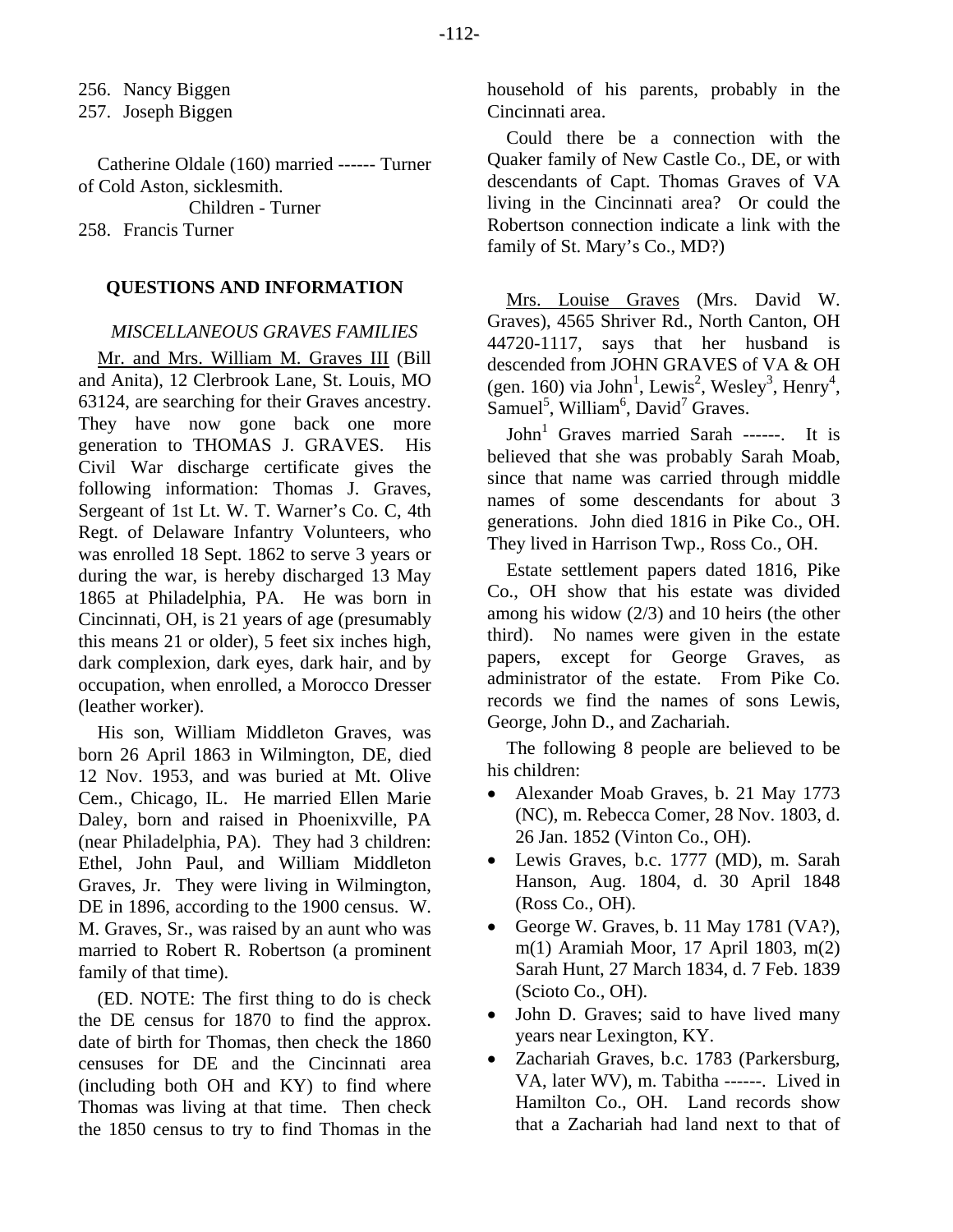George and Lewis Graves in 1816 in Pike Co., OH.

- Nellie (or Eleanor?) Graves, m. William Rush, 24 Jan. 1804.
- Catherine Graves
- William Graves, m. Lydia Dugan, 18 March 1806.

There is an unconfirmed story that John was a wealthy landowner in Culpeper Co., VA. However, no records have been found to substantiate this.

It is interesting to note that there was a William Graves, b. 2 Aug. 1756, who lived in Lexington, KY, where all his children were born. He was descended from Capt. Thomas Graves of VA as follows: Thomas<sup>1</sup>, John<sup>2</sup>, Ralph<sup>3</sup>, Ralph<sup>4</sup>, Ralph<sup>5</sup>, Richard<sup>6</sup>, William<sup>7</sup>. The children of William were Josiah Graves, b. 1778, m. Sarah Lynn; John Graves; George Graves, b.c. 1782, lived in Portsmouth, Scioto Co., OH; Eleanor Graves, m. Nelson Rush (of OH); Mary Graves, m. Tillman Lewis. This George would fit as the George who is listed as a son of John Graves above. Is it possible that there were 2 people named George Graves living in Scioto Co. at the same time, or that William Graves (b. 1756) died young and his brother John raised George, or that John was the one who lived in Lexington, KY, and the information about William is wrong?

There is some uncertainty as to whether the above Lewis Graves is the one who was the son of John and Sarah. In addition to supposedly being born in MD and raised in PA (not part of the tradition of his supposed siblings, but typical of the Quaker Graves family), he lived in Ross Co. Is it possible that he was part of the Quaker family descended from Thomas Graves of Newcastle Co., DE, many of whom lived in Ross Co., OH?

However, not all Graves family members who lived in Ross Co. were from the Quaker line. For instance, there was the family of Willis Graves and Jane Carruthers of Culpeper Co., VA and Ross Co., OH, whose ancestry has not yet been determined, but is probably from Capt. Thomas Graves of VA.

Louise Graves says: "my husband's family were Methodists [not Quakers], including Lewis. He is buried at Concord Church in Walnut Creek, Ross Co., OH.

I believe that the son Alexander is the one who, if anyone, does not belong in John and Sarah's list of children. He was born in NC, whereas the others that we know about were born in VA. Lewis was listed as having been born in MD, but remember the boundary disputes. Although he could have been born before the move to VA."

"The name Alexander does not repeat in any of the families of John's children that I am aware of. Also, the fact that Alexander is not listed in the Pike Co. area where they first settled. He is said to have come from NC with his father and settled in Ross Co. This does not fit John... I have not been able to locate the name Moab anywhere ... Could Alexander be in the wrong family?"

"I would like to find others tracing Lewis's line. So far there hasn't been a clue as to who the parents of Martha McKinley [wife of Wesley<sup>8</sup> Graves, son of William<sup>7</sup>] were. Only thing that is known is that she was a cousin of Pres. McKinley."

Can anyone help? Is at least one of the descendants of the Quaker Graves family mixed incorrectly with descendants of Capt. Thomas Graves of VA?

## *GRAVES FAMILIES OF THE BRITISH ISLES AND AUSTRALIA*

Mr. Frank Shapland Graves, Box 589, Millicent, South Australia 5280, Australia, wrote: "The birthplace and the manner in which my great-grandfather, SHAPLAND VALENTINE GRAVES arrived in Australia remain a mystery. His first marriage certificate gives his father's name as WILLIAM VALENTINE GRAVES. Where he was born we have no idea. Having searched locally held BDM indexes, convict musters prior to the founding of the state (South Australia was not founded by convicts as were N.S.W., Tasmania, Queensland and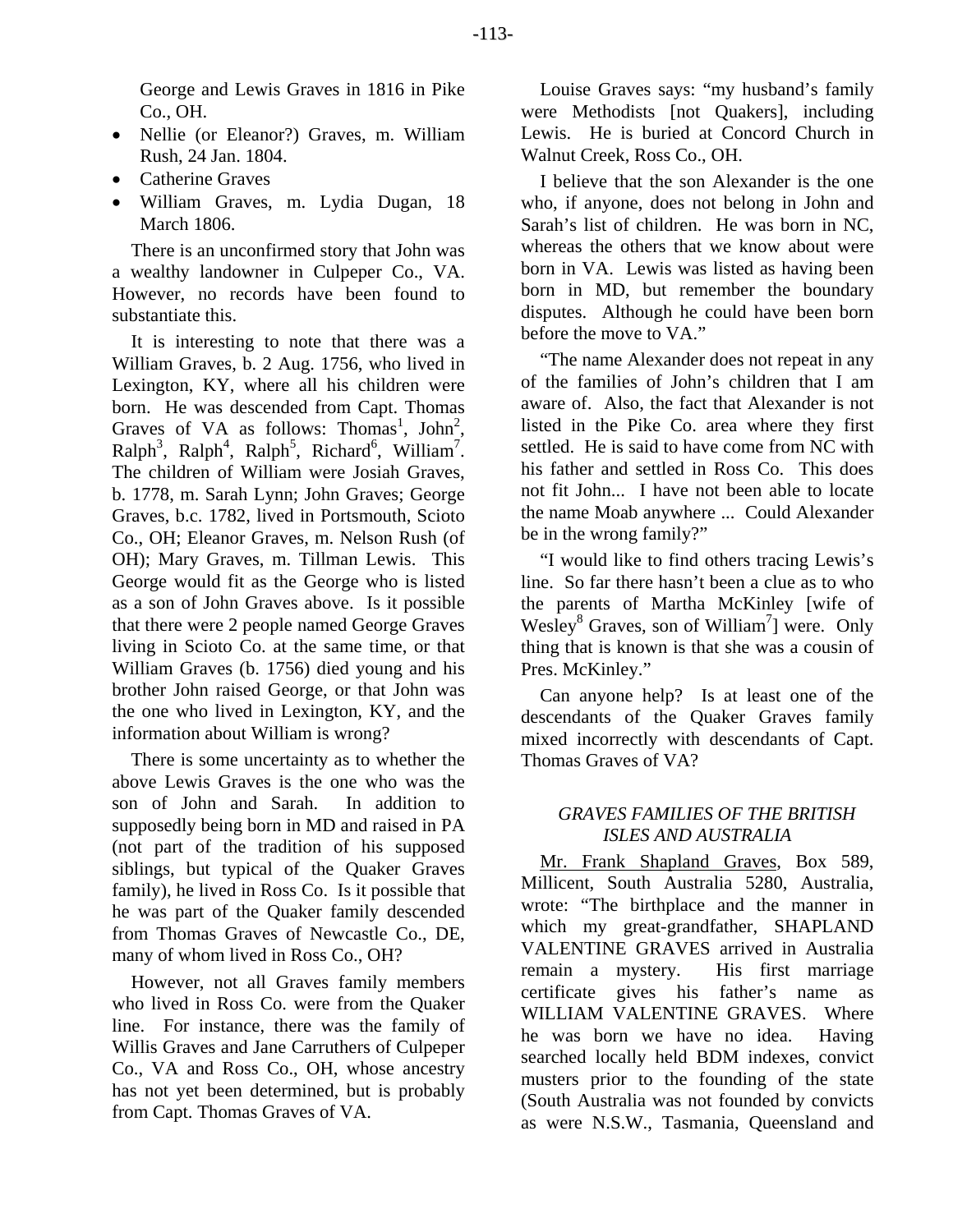Victoria) without success, the time has come to appeal for help.

... The only other clues are the possibility Shapland was related to Thomas Graves, born at Cambridge, U.K., who was in the grocery trade at the time and in the general locality, at the time of Shapland's marriage. Thomas's wife was Elizabeth (nee Grose), and Shapland's first wife, son William, and daughter Charlotte are all buried in a multiple grave site registered to the Grose family. So obviously there must be some close relationship, although their respective birth dates discounts them being brothers."

A paragraph from *Copper to Gold, A History of Wallaroo*, states that Shapland Valentine Graves was first recorded in the Adelaide Directory as "Storekeeper" in 1853, then "Grocer" in 1854. Thomas Graves was listed from 1849 to 1864 as "Wholesale Grocer" in Adelaide. In 1882, Shapland set up as a General Storekeeper/Grocer in Wallaroo.

A letter was sent by W. Graves, Master of the *Hoang Ho* of Liverpool, in 1868 to the Manager of the Kadina & Wallaroo Railway and Pier Co. Frank S. Graves wrote: "Another possibility is that if the Master of the *Hoang Ho* was William Valentine Graves and had made previous voyages to the one mentioned in *Copper to Gold*, even if he was not Shapland's father, Shapland could have walked off the ship in any port in Australia, leaving no record of his arrival."

A partial genealogy of this family follows. GENERATION 1

William Valentine Graves (1) probably married. He had at least the one son listed below.

## Children - Graves

2. Shapland Valentine Graves, b. 16 Sept. 1819, m(1) Sarah Lavinia Garey, 5 Oct. 1852, m(2) Lydia Louisa Garey, 4 Oct. 1862, d. 17 July 1904.

### GENERATION 2

Shapland Valentine Graves (2) was born 16 Sept. 1819, died 17 July 1904, and was buried in Wallaroo, South Australia. He lived at Mt. Lofty, Salisbury, Pt. Wakefield, Green Plains and Wallaroo. He first married Sarah Lavinia Garey on 5 Oct. 1852. She was born in 1830, and died and was buried 17 July 1859. She was the oldest daughter of George Daniel Garey, tailor of Melbourne St., North Adelaide. Shapland secondly married Lydia Louisa Garey, 2nd daughter of George Daniel Garey, on 4 Oct. 1862.

Children - Graves, by Sarah L. Garey

- 3. William Graves, b. 9 Aug. 1853, d. 20 Oct. 1853.
- 4. Maria Marcella Graves, b. 15 Nov. 1854, m. Sam Green, 25 Dec. 1880 (Medindie). At Shapland's death they were living in Johannesburg, South Africa.
- 5. Charlotte Elizabeth Graves, b. 6 April 1857, d. 31 March 1861.
- 6. Lavinia Louisa A. Graves, b. 4 July 1859, m. Edward B. Stibbles. Children - Graves, by Lydia L. Garey
- 7. Lydia May Mary Graves, b. 22 July 1863, m. Joe Edwards, 1 May 1884.
- 8. Elizabeth Vincent Graves, b. 2 Nov. 1864, m. John Alexander Anderson, 18 July 1885, d. 1942.
- 9. Annie Graves, b. 6 April 1867, m. Albert H. Gunter, 1887.
- 10. Ebenezer George Graves, b. 21 May 1871, m. Ida Bessie Wagstaff, 26 Aug. 1897, d. May 1940.
- 11. Ruth Graves, b. 15 April 1876, d. 6 Dec. 1876.

## *NORTHERN GRAVES FAMILIES*

Mr. Thomas F. Graves, 4119 Heatherglen St., Bay City, TX 77414, wants to learn more about his g-g-grandfather and the earlier ancestry. He was SYLVESTER GRAVES, born 13 Feb. 1818 in Berkshire Co., MA, died 14 Oct. 1880 in Marshfield, MO, married 12 Sept. 1840 to Harriet Morrison. She was born 22 Nov. 1824. They were married at a place called North East, MA, by Charles Patterson, JP.

Most of the information is from an old family Bible of his g-grandfather, and from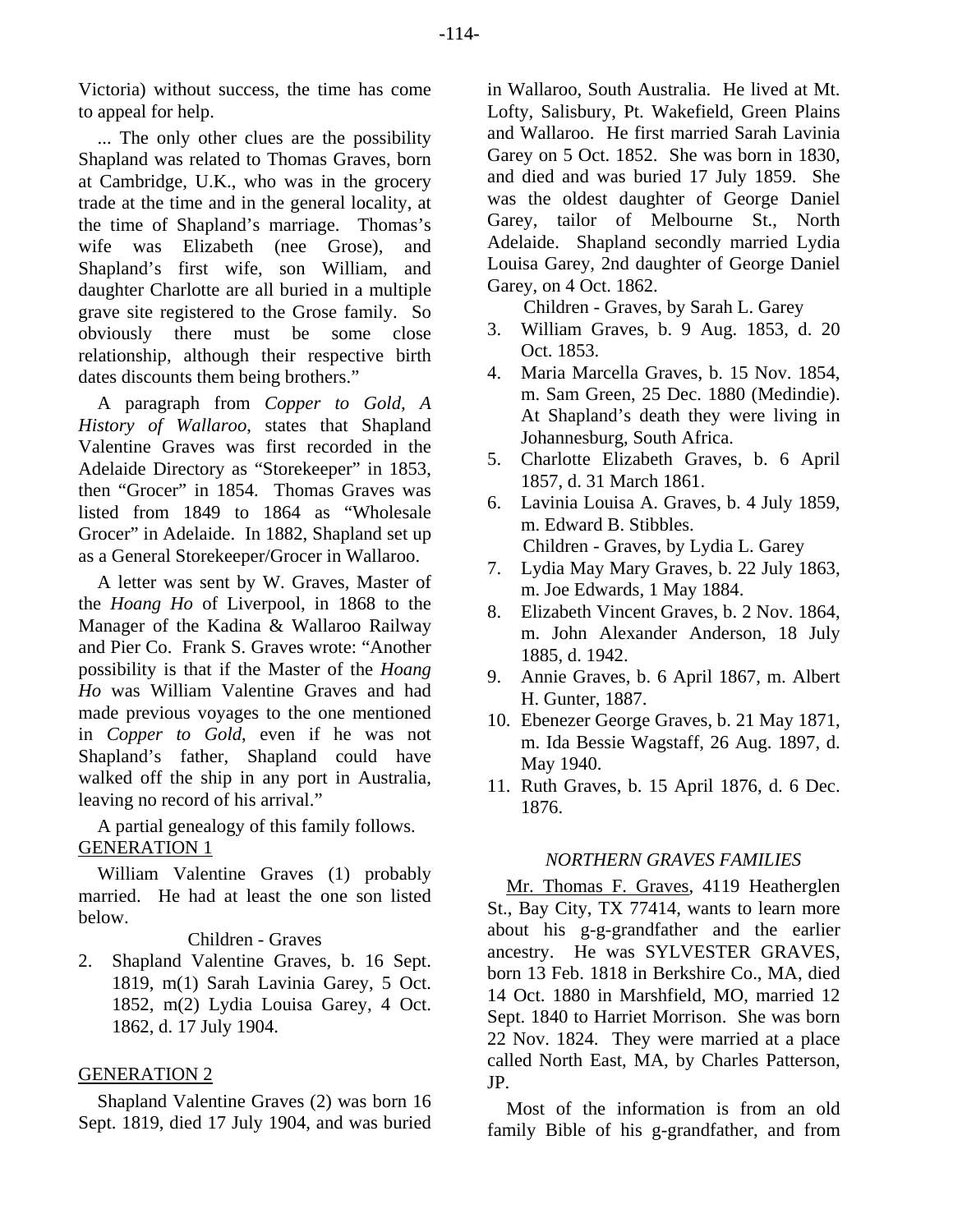Civil War and pension papers. He did find a deed for a farm in Mount Washington, MA (in southwestern MA) where Sylvester had been trying to make it as a farmer. The farm was foreclosed on in 1844, and it appears that Sylvester may have been a carpenter after that.

Sylvester served in the Civil War, enlisting at Cornwall, Litchfield Co., CT. He was in the 11th Conn. USV and 2nd Regt. C.V. Heavy Artillery. His normal trade when enlisting was a carpenter. In Marshfield, MO he was listed as a farmer in the 1880 census for Ozark Twp., Webster Co., MO.

Children of Sylvester and Harriet were: Warner Graves, b. 22 Jan. 1842; Sena Lucretia Graves, b. 17 Feb. 1844; Andrew Jefferson Graves, b. 5 Nov. 1846, d. 20 Sept. 1864; Mary Elizabeth Graves, b. 23 Aug. 1848, never married, d. 6 Nov. 1872; Lucelia ("Celia") Permelia Graves, b. 6 Oct. 1850, d. 10 Oct. 1868, m. ------ Harrington; Henry Martin Graves, b. 13 Sept. 1852; Thurry Ann Graves, b. 16 Nov. 1854; Eatith (Edith?) Ellen Graves, b. 30 March 1857, d. 19 Sept. 1861; Eatith Ellen Graves, b. 25 Nov. 1861; Mirra Arsella Graves, b. 24 Sept. 1866.

The line of descent is: Sylvester<sup>1</sup>, Warner<sup>2</sup>, John Wesley<sup>3</sup>, Thomas Bayse France<sup>4</sup>, Thomas France<sup>5</sup> Graves. Warner Graves was also known as Warren and Downing Warner Graves. He was born 22 Jan. 1842 at Mount Washington, MA, married 22 July 1870 at Marshfield, MO to Anna L. Sartain, died 29 Aug. 1910, was buried at Napa, CA, and served in the Civil War.

(ED. NOTE: The first step should be to check the 1820 and 1830 censuses for Berkshire Co., MA to find all Graves head of households with a male child of the right age to be Sylvester. One of these will almost certainly be the right one. Then, finding a will or probate record, or identifying the heads of household in an existing genealogy may give the connection.

It would also be helpful to look for more information about Sylvester in Berkshire Co., MA. Also look for other family members associated with him in records. The 1850 census may give more about him and his siblings and other relatives.

It seems likely that Sylvester was descended from Thomas Graves of Hartford, CT, based on places and names. It is interesting to see that there was a Downing Warner Graves listed as #2055 on p. 284 of the Thomas Graves book. Although this is not the same person as the g-grandfather of Thomas Graves, there may be a close relationship.)

# *JOHN GRAVES OF CONCORD, MA*

Mr. David L. Mitchell, 35 Highland Rd., Apt. 1209, Bethel Park, PA 15102, has been looking for information on his ancestor, DAVID GRAVES, who was born 25 Jan. 1773, and married Judith Chase on 20 May 1801. She was born 22 May 1785 in Townsend, and later moved to Lee, Oneida Co., NY.

They had 14 children: (1) Lucinda, b. 10 Feb. 1802, (2) Polly, b. 15 Dec. 1804, (3) Hiram, b. 6 Feb. 1807, (4) David, b. 11 May 1809, (5) Judith, b. 10 June 1811, (6) Olive, b. 14 Sept. 1813, (7) Belinda, b. 5 Dec. 1815, (8) Joseph, b. 17 Jan. 1817, (9) Sylvia, b. 2 March 1819, (10) Jacob, b. 6 June 1821, (11) Lev(r)ias, b. 6 Dec. 1823, (12) William, b. 2 March 1826, (13) Annis, b. 8 Oct. 1829, (14) John, b. 8 Oct. 1832.

All his information has come from the Flower Memorial Library in Watertown, Jefferson Co., NY, in their genealogy dept. The above information was copied by Miss Florentine Vincent of the town of Cape Vincent Sept. 1931 from the family record of Mrs. Alphonso Vincent of Schenectady, NY. Alphonso was a son of Washington Vincent and Belinda Graves. The marriage date of David and Judith was from *Seven Generations of Descendants of Aquila and Thomas Chase* by John Carroll Chase and George Walter Chamberlin, p. 162, under Jacob Chase. The 1855 census for the town of Clayton, Jefferson Co., NY lists Olive Graves as born in Oneida Co., NY.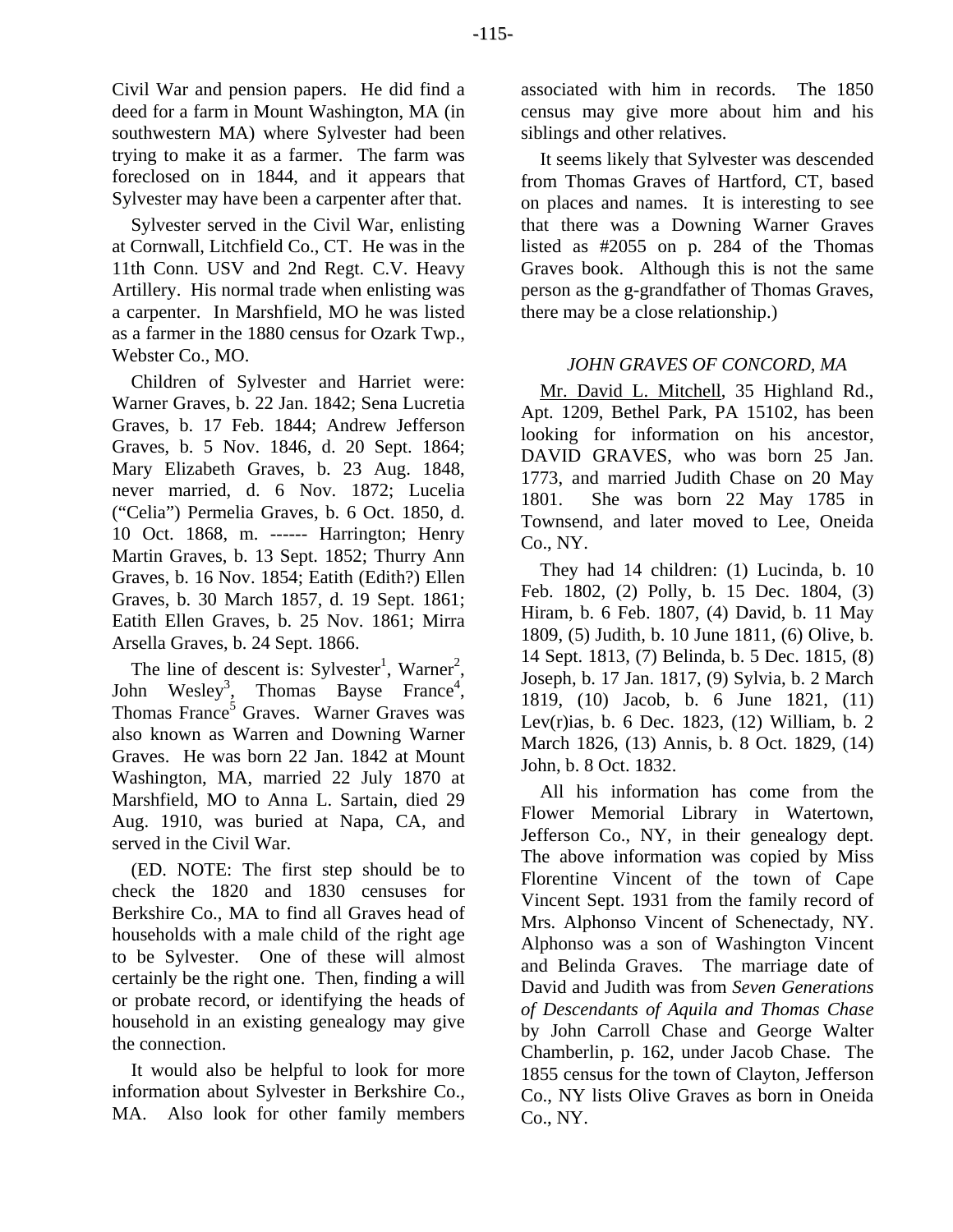Mrs. Lonna Hoogewind, 3868 Manning Ct., Muskegon, MI 49444, has been looking for the ancestry of ANSEL GRAVES, born 22 Feb. 1802 in Chester, Warren Co., NY, married Sophia Leland. An ancestor chart for Lonna's g-grandma, Arlie May Graves, is on the next page.

(ED. NOTE: This family is descended from JOHN GRAVES of Concord, MA, as follows: John<sup>1</sup>, Benjamin<sup>2</sup>, Benjamin<sup>3</sup>, James<sup>4</sup>, Ansel<sup>5</sup>, Ansel<sup>6</sup> m. Sophia Leland.)

Dr. and Mrs. Lemuel C. Allison, 5231 Range Dr., Pittsburgh, PA 15236-2846, are researching his descent from JOHN GRAVES of Concord, MA via Benjamin<sup>2</sup>, Benjamin<sup>3</sup>, Mary<sup>4</sup> m. Ebenezer Daniels.

They would like to learn more about their part of the family, and would like to contact others descended through this Daniels connection.

### *THOMAS GRAVES OF HARTFORD, CT*

Mr. David A. Wyatt, 246 West VanBruggen Dr., Plainwell, MI 49080, has been searching for the ancestry of LEMUEL GRAVES of Jefferson Co., NY. The only source he has found listing him is on the death record of his daughter, Sarah ("Sally") Graves, who was born 7 Dec. 1806 in Ellisburg, Jefferson Co., NY. Allegan Co., Michigan Deaths, vol. 2, p. 146: Sally Clover, widow, died 23 Sept. 1891 at Monterey, aged 86 years, 16 days. Female, white, widow, cause: old age, born NY, father: Lemuel Graves of Ellisburg, NY, mother: Eleanor Graves of Ellisburg, NY.

"I have not been able to find a death record of Sally's first husband (Jedidiah Bates) but Sally married her second husband (Frederick Clover) on 4 Sept. 1845 at Geauga Co., OH and is found in the 1860 census of Hopkins, Allegan Co., MI."

The children of Sally Graves were: (1) Harriet S. Bates, b. 1827, (2) Eleanor E. Bates, b. 1833, m. Henry Guyot, (3) Andrew E. Bates, b. 1835, m. Sarah A. Beelis, (4) Lorinda S. Bates, b. 1836, m. Martin T. Smith, (5)

He also wrote that the *Jefferson County Gazette*, p. 672, shows a Jonathan Graves who moved from Shelburne, Mass. to Vienna, Oneida Co., NY, and who married Elizabeth Lisk. Vienna is only 5 or 6 miles from Lee. How was this person connected to David Graves?

(ED. NOTE: David Graves was descended from JOHN GRAVES of Concord, MA as follows:  $John<sup>1</sup>$ , Benjamin<sup>2</sup>,  $, \qquad$  Joseph<sup>3</sup>, Benjamin<sup>4</sup>, Joseph<sup>5</sup>, David<sup>6</sup>.

Jonathan Graves who married Elizabeth Lisk was David's 2nd cousin once removed. His descent was: John<sup>1</sup>, Benjamin<sup>2</sup>, Benjamin<sup>3</sup>, Jonathan<sup>4</sup>, Jonathan<sup>5</sup> m. Bettie Lisk.)

David Mitchell's descent from David Graves is: David<sup>6</sup>, Olive<sup>7</sup> Graves m. Stillman Whittier, Manchester<sup>8</sup> Whittier m. Caroline Nichols, Mary Grace<sup>9</sup> Whittier m. Leroy Walen Priest, Helen Whittier<sup>10</sup> Priest m. Hubert Glen Percy, Beverly Ann<sup>11</sup> Percy m. Robert D. Mitchell, David  $L^{12}$  Mitchell b. 30 Dec. 1950.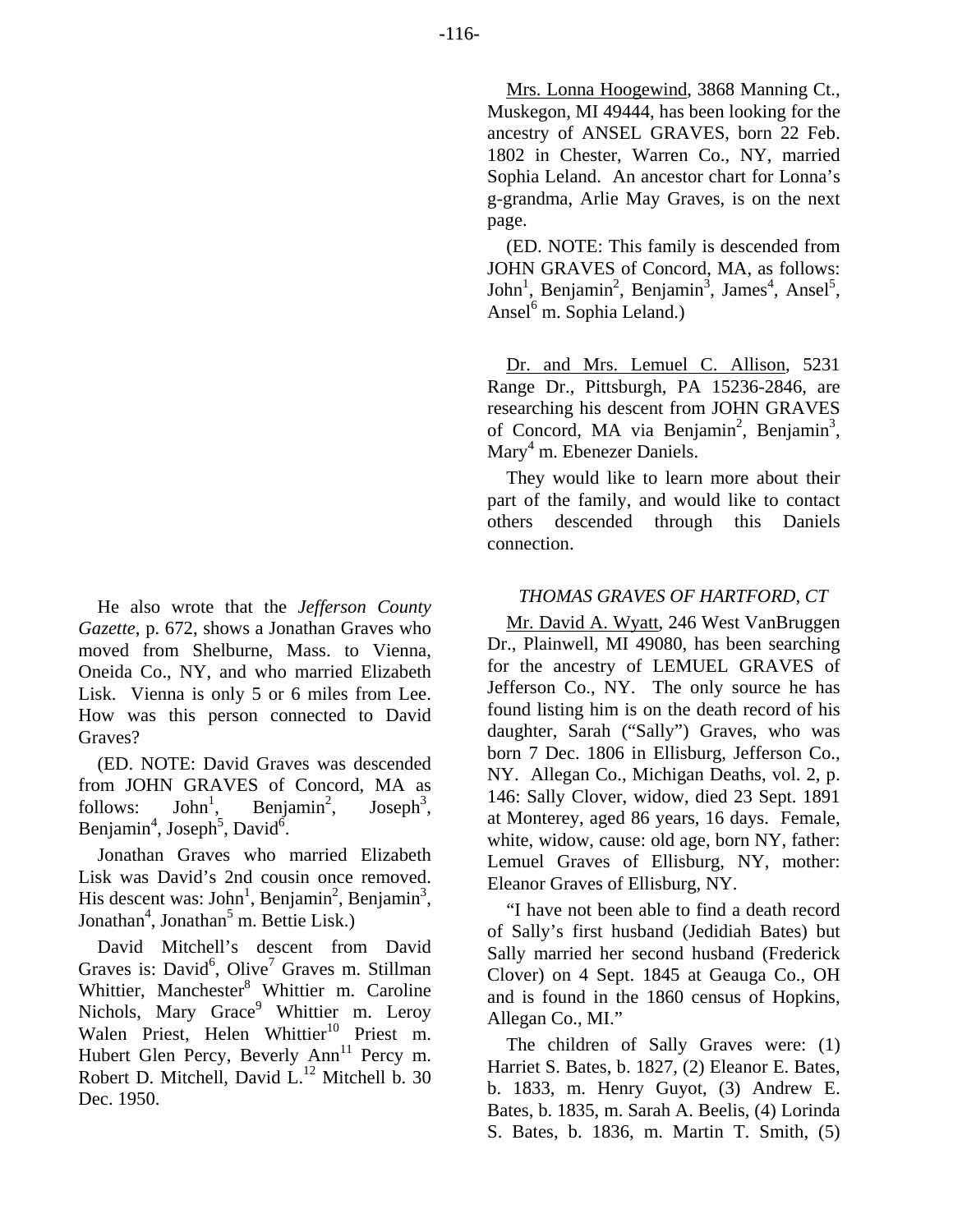Bradley Monroe Bates, b. 1839, m(1) Emiline R. Miller, m(2) Mary J. Reed, (6) Jonathan L. Bates, b. 1841, m. Sarah A. Norton, (7) Frederick A. Clover, b. 1849, (8) S. Frederick Clover, b. 1850, m. Claus Buck.

(ED. NOTE: This Lemuel Graves was probably descended from THOMAS GRAVES of Hartford, CT. The probable descent is: Thomas<sup>1</sup>, John<sup>2</sup>, Samuel<sup>3</sup>, Jonathan<sup>4</sup>, Elisha<sup>5</sup>, Jonathan<sup>6</sup>, Lemuel<sup>7</sup> b.c. 1772. This Lemuel is shown as #1097 on p. 93 of the book.

The reasons for believing that this is the correct Lemuel Graves are: he was born about the right time, this is the only part of any of the New England Graves families where Lemuel is such a common name, this is the only Graves family known to have lived in Ellisburgh, NY, and Lemuel's daughter Sally had a son named Jonathan, perhaps for her grandfather.

More information on Lemuel, his siblings, and their descendants is needed to confirm this relationship. Help would be appreciated.)

Ms. Merle Kimball, 2 Bromley Dr., Williamsburg, VA 23185, noticed the discussion of NATHANIEL GRAVES, born 1793 in Litchfield, CT, on p. 103, 1992 GFNL, and has provided his ancestry. "I feel he is the son of Nathaniel Graves and Sarah Orcutt" (p. 97 in the Thomas Graves of Hartford book), "as the query stated he had two brothers, William and David", etc. There were a number of similarities. "I am interested in the family because Nathaniel Graves, the father, was a brother to my ancestor, William Graves."

She pointed out that there were several errors and omissions in the book concerning the family of Nathaniel Graves, the father (#495 in the book), born 22 Sept. 1763. He did not die until 30 March 1849 in Conneaut twp., Erie Co., PA, where he was buried in Valley Cem. He married Sarah Orcutt, according to the family Bible, on 10 Aug. 1786, but no place was given.

Ms. Kimball also wrote that she has more information on the descendants of the senior Nathaniel Graves, and will be happy to share it with descendants.

(ED. NOTE: I agree that the Nathaniel Graves who was mentioned in the 1992 GFNL was definitely the son of Nathaniel, born 1763. The younger Nathaniel, listed as #1159 in the book, was born 25 March 1793 at New Hartford, Litchfield Co., CT, and died 29 March 1876 at Lafayette, WI. He married Amanda Wilmarth on 2 May 1815 in Victor, NY.

One other error in the book was that the death date given for the son was actually for his father.)

# *SAMUEL GRAVES OF LYNN, MA*

Mr. Fred Meserve, 62 Hamilton Rd., Northboro, MA 01532, is interested in a couple of Graves-Meserve marriages and would like more information. The first is ELIZABETH GRAVES who married Joseph Meserve in 1831. He was born in Scarborough, ME. The second is SAMUEL H. GRAVES who married Sarah/Sally Meserve on 13 Oct. 1816 in Machias, ME.

(ED. NOTE: Elizabeth Graves is descended from Samuel Graves of Lynn, MA, and is shown as #743 on p. 75 of that book.

I cannot find any connection for Samuel H. Graves. Can anyone else help?)

## *SOUTHERN GRAVES FAMILIES*

Mr. Louis F. McDonald, 4250 Lansdowne Dr. NW, Atlanta, GA 30339, is descended from the JOSEPH GRAVES who migrated from Orange Co., VA to Rowan Co. (later Surry, now Wilkes), NC about 1763-69. His daughter, Mary Graves, b.c. 1738, married Benjamin Cleveland about 1758-60. Mr. McDonald is looking for the ancestry of Joseph Graves.

He sent a copy of pages 126-129 from the *History of North Carolina*, including sketches of Hon. Jesse Franklin and Hon. Jesse Franklin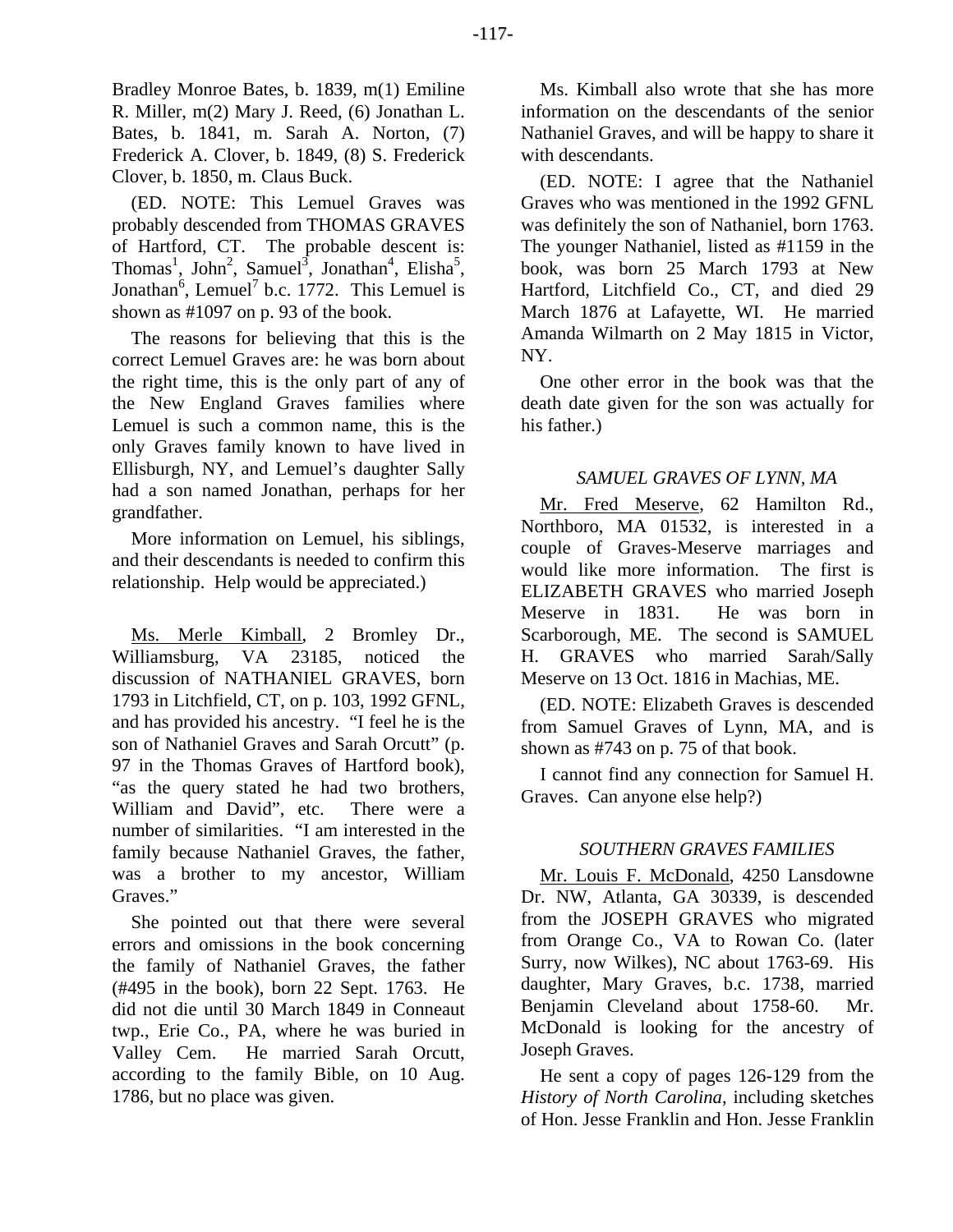Graves. This state: Jesse Franklin "was a son of Bernard and Mary (Cleveland) Franklin. His mother was a sister of Col. Ben Cleveland of Wilkes Co., North Carolina." "Governor Jesse Franklin married Meeky Perkins. Their family consisted of three sons and five daughters: ... Mary Cleveland Franklin (who married Gen. Solomon Graves and was the mother of the late Judge Jesse Franklin Graves of Surry Co.)."

The ancestry of Jesse Franklin Graves is given (incorrectly) in the sketch as: Thomas<sup>1</sup>,  $John<sup>2</sup>$ , John<sup>3</sup>, John<sup>4</sup>, Barzillai<sup>5</sup>, Solomon<sup>6</sup>, Jesse Franklin<sup>7</sup>.

Because of the connection of Benjamin Cleveland with the family of Jesse Franklin Graves and Solomon Graves, who were descended from Capt. Thomas Graves, Mr. McDonald thinks that Joseph Graves may also be related to this part of the family and descended from Capt. Thomas Graves.

(ED. NOTE: The correct ancestry of Jesse Franklin Graves is: Thomas<sup>1</sup>, John<sup>2</sup>, Thomas<sup>3</sup>, John<sup>4</sup>, Thomas<sup>5</sup> m. Ann Davenport, John<sup>6</sup> m. Isabella Lea, Barzillai<sup>7</sup> m. Ursula Wright, Solomon<sup>8</sup>, Jesse Franklin<sup>9</sup> Graves.

The following chart shows some of this part of the family.

There are certainly many similarities between Joseph Graves and the family of Thomas<sup>5</sup> Graves who married Ann Davenport. Many people, including well-known genealogist Mrs. P. W. Hiden, have thought there was a relationship. Joseph Graves appears to have been born no later than about 1718, and my guess is that he may have been born about 1700 or soon after that. Since he is too old to be a grandson of Thomas<sup>5</sup> Graves or of his brother John<sup>5</sup>, and he is definitely not a son of either of them, he may well be a younger brother. Such a brother has never been proposed to my knowledge, but it seems reasonable that John<sup>4</sup> would have had more than the 2 children he is presently credited with.

Comments would be appreciated.)

Mr. Brice M. Clagett, Holly Hill, P.O. Box 86, Friendship, MD 20758, is also descended from the JOSEPH GRAVES of the preceding query. He has recently had research done on the ancestry of Joseph Graves by professional genealogist Neil D. Thompson. It was very interesting to learn that Mr. Thompson arrived at the same conclusion as in the preceding query, that is, that Joseph was probably a brother of John<sup>5</sup> Graves and of Thomas<sup>5</sup> Graves who married Ann Davenport.

Excerpts from his report (with minor editing for clarity) follow:

"Work on this fell into two parts: (1) to verify what is known about Joseph Graves of Orange Co., Va. and Surry Co., NC and his wife Sarah; and to try to place Joseph Graves in a defensible reconstruction of this difficult family ...

... the will of Joseph Graves, dated 12 July 1774, proved Aug. 1774 [Surry County Wills 1:25, original will at NC State Archives also], from which it appears he was survived by his wife Sarah and his daughter Mary (Graves) Cleaveland... Surry County was taken out of Rowan County in 1770 ..."

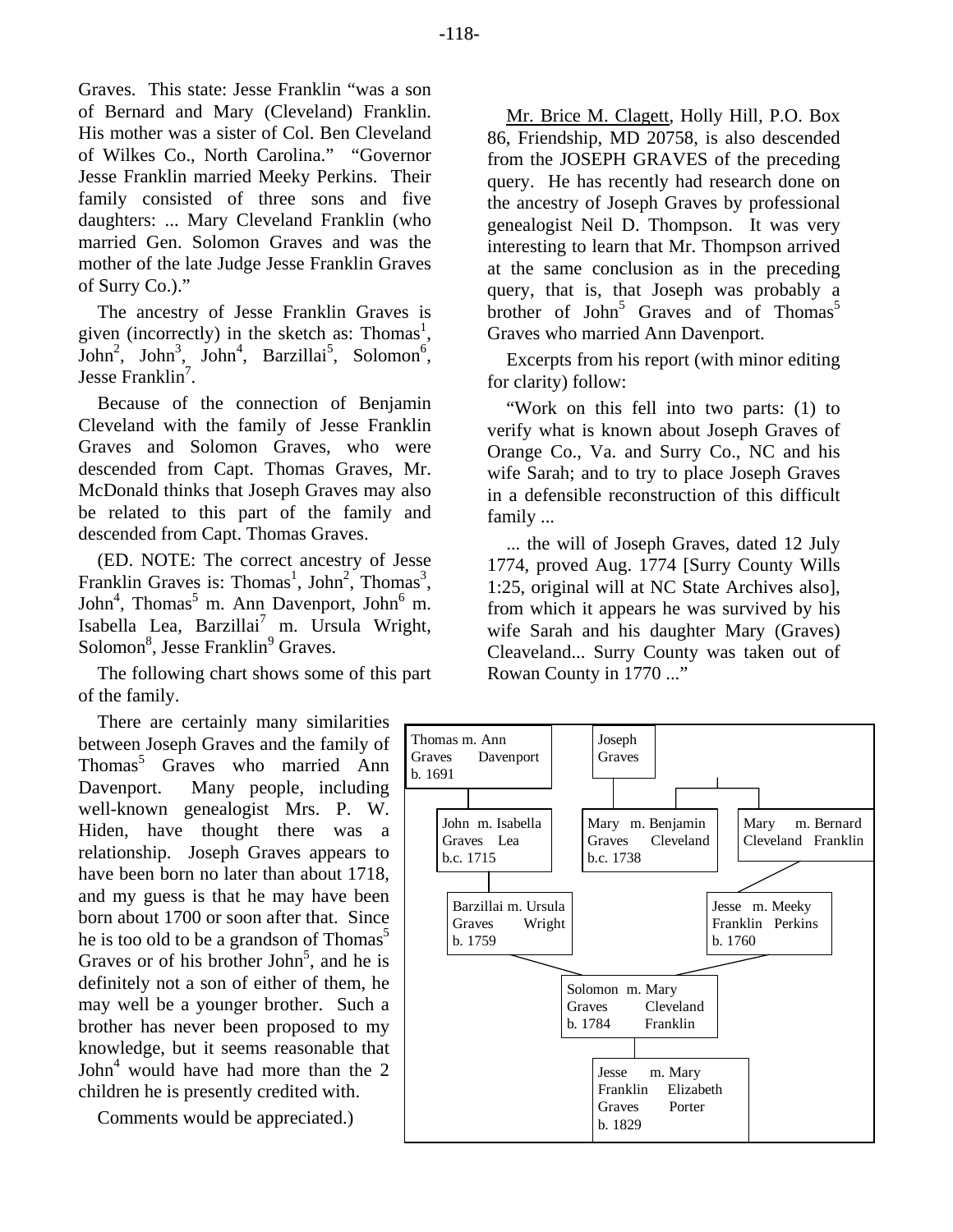Various references are then cited, showing Joseph Graves in Orange Co., VA between 1746 and 1761, including his appearance with 6 persons in his household on the Orange Co. tithable list for Feb. 1754, Nov. 1755, and Nov. 1756.

"Records of Louisa, Spotsylvania and other nearby counties have nothing on Joseph; the fact that he was set to labor on a road in 1750 would indicate that he was 35 or less, I would think, and I would place his birth at 1715-20. It is very interesting that in Feb. 1754 the other Graves tithables were John Graves (2) and Thomas Graves (4). John Graves of Spotsylvania Co. had owned land in Orange Co. since 23/24 Nov. 1737 [Orange Co. LR 1:177] and Thomas Graves since 7/8 Jan. 1742/3 [id. 2:77] so it is not surprising that they were also taxed there. There are no Graves entries at all in the early Orange Co. court order books and a Samuel Graves with four in his household who was a tithable in 1739 ... does not recur."

He then argues convincingly that Joseph could not be a son of Thomas<sup>5</sup> Graves, nor could he be the Joseph who was son of John<sup>5</sup> Graves and who married Frances Coleman.

"But there is nothing to say that Thomas and John Graves, sons of John Graves of King and Queen Co. in 1704 and who was set levy free as 'ancient' on 7 June 1737 ... could not have had any number of siblings. Thomas was born about 1691 ... Given the ages of John's children, he was a younger brother..."

"'Our' Joseph Graves was buying land in 1746 and by Aug. 1756 his daughter Mary was old enough to testify for him, so 1715-20, and perhaps a few years earlier - but not much remains a good estimate for his birth. This would fit without much difficulty in a 25 year child bearing span for the unknown wife of John Graves of King and Queen and Spotsylvania Co. But is there any evidence at all that Thomas Graves, born in 1691, had a brother named Joseph?"

"The answer is 'Yes', ... In the *Graves Family Newsletter* 6:118 (1981) is an extract from a family Bible record furnished by William T. Graves of Charlotte, NC from a Bible owned by Solomon Graves, son of (Rev.) Barzillai Graves, grandson of John Graves who came to NC - like your Joseph Graves - and who was eldest son of Thomas Graves born in 1691. That record reveals ... that Thomas Graves was twice married, but, more important for our purposes, that Thomas Graves had a brother Joseph. I see no reason to doubt this statement even though it does not mention another brother named John or other siblings.

(ED. NOTE: I had forgotten about that 1981 article. The Bible record also states that Thomas<sup>5</sup> Graves, b. 1691, m(1) Mary Perkins and had 3 children, 2 daughters and a son. The son was John Graves who m. Isabella Lea. "He then married a second time and by this marriage he had many sons.")

Mrs. Raymond Spell, 21118 Hufsmith Kohrville, Tomball, TX 77375, wrote that in about 1675 her ancestor William Eaves named a son GRAVES EAVES. William lived in Northumberland Co., VA. Could William's wife have been named Graves?

Her descent is:  $\text{Jon}^1$  Eaves (the immigrant), William<sup>2</sup>, Graves<sup>3</sup> m. Miss Matthews, Graves<sup>4</sup>, b.c. 1718, m. Nancy or Martha Yancey, Bartlett Yancey<sup>5</sup> Eaves, b.c. 1765, m. Charity Berryman Lewis, David Davis<sup>6</sup> Eaves, b.c. 1767.

Graves<sup>3</sup> Eaves was living in Brunswick Co., VA when he made his will in 1746. Graves<sup>4</sup> Eaves was in Rutherford, NC in 1800. Was the father of his wife James or Bartlett Yancey, who were in Granville, NC in 1755, or could it have been Robert Yancey? David Davis<sup>6</sup> Eaves was in Madison Co., AL in 1819.

(ED. NOTE: See previous query on this family on p. 45, 1995 GFNL, and genealogy on pp. 59, 61-62, 1986 GFNL.)

## *CAPT. THOMAS GRAVES OF VA*